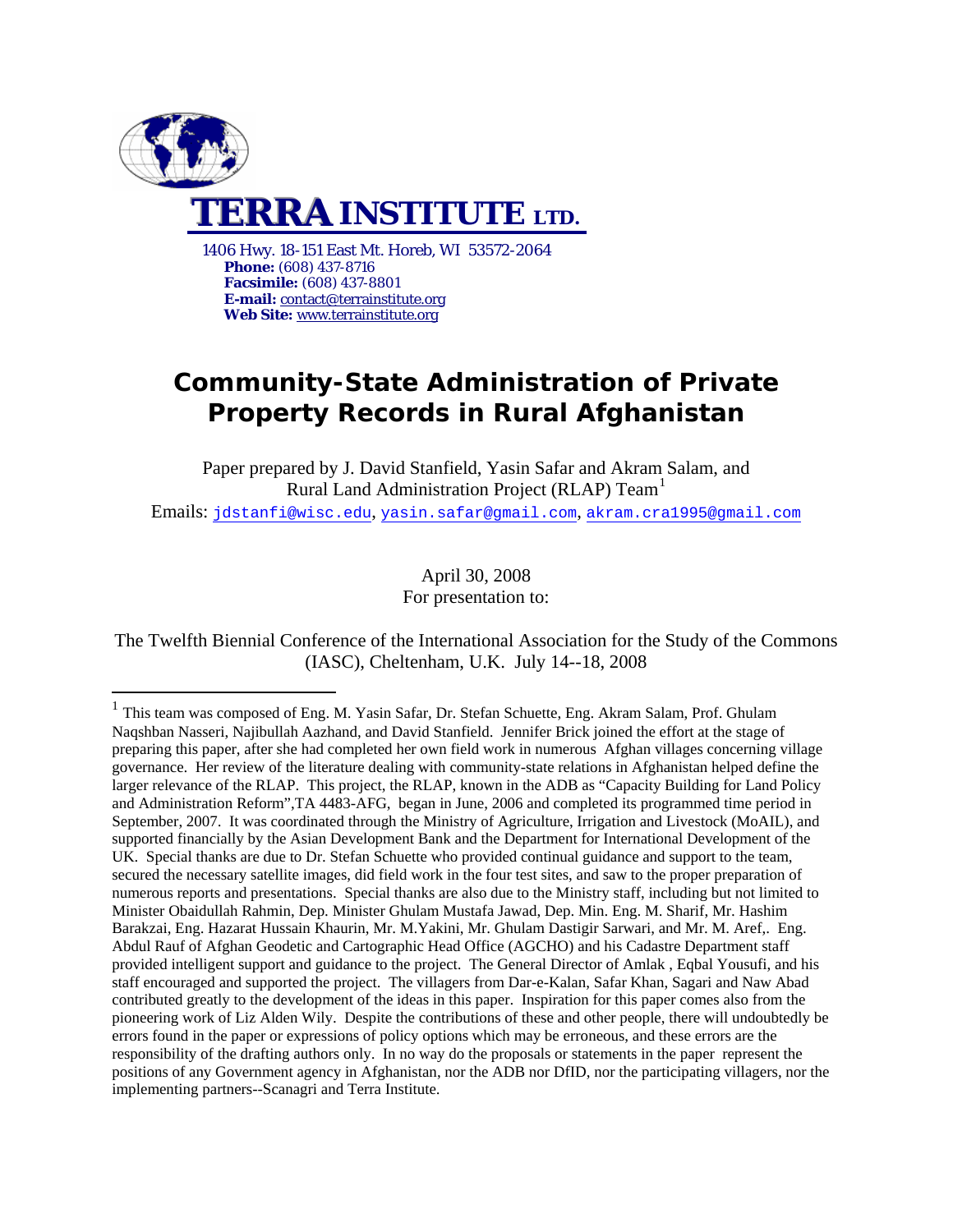# **Table of Contents:**

| 8. Legitimizing rights to agricultural, housing and commercial parcels in villages 19 |  |
|---------------------------------------------------------------------------------------|--|
|                                                                                       |  |
|                                                                                       |  |
|                                                                                       |  |
|                                                                                       |  |
|                                                                                       |  |
|                                                                                       |  |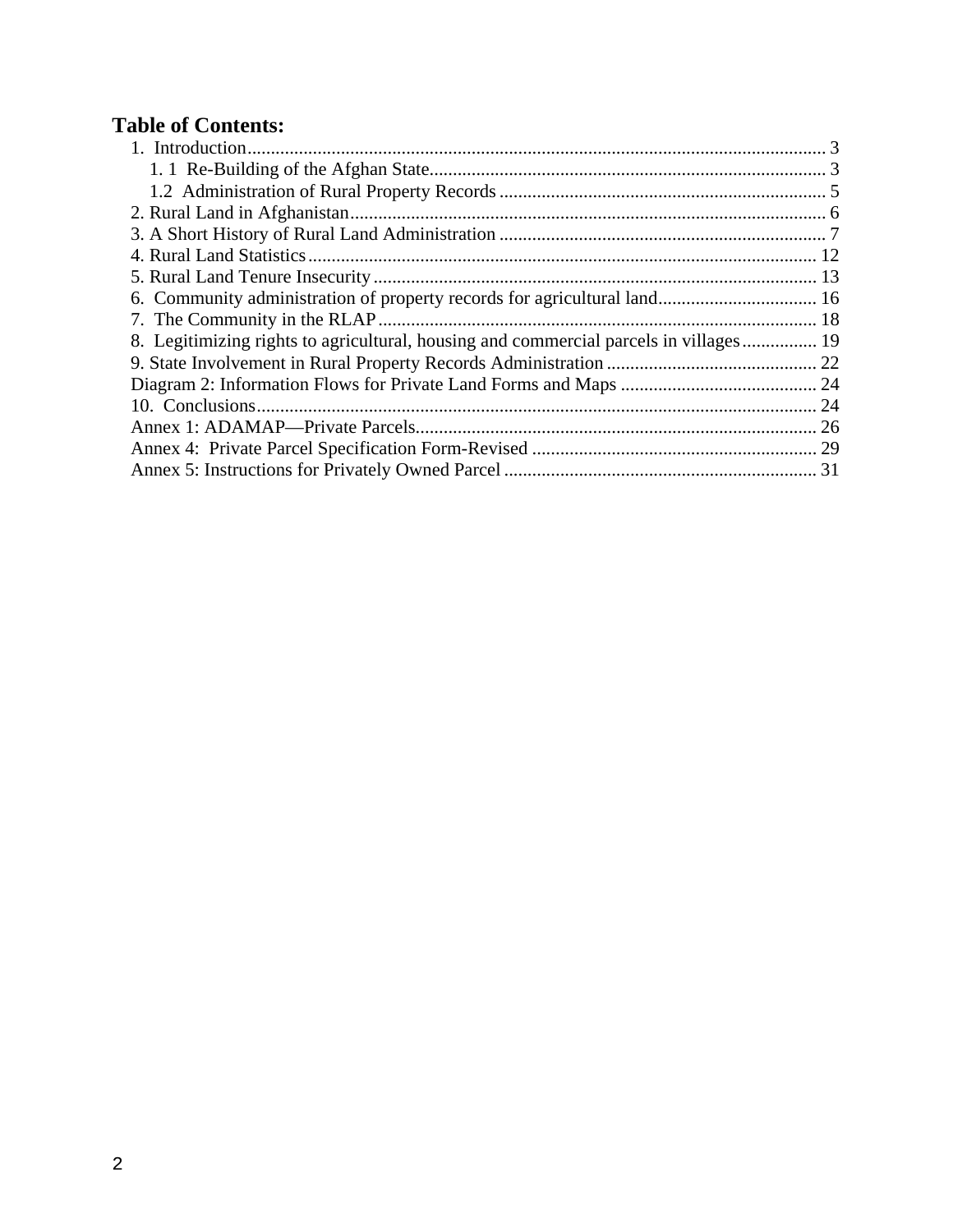# <span id="page-2-0"></span>**Community-State Administration of Private Property Records in Rural Afghanistan**

### *1. Introduction*

 $\overline{a}$ 

### **1. 1 Re-Building of the Afghan State**

Many observers have concluded that Afghanistan is a "failed state"<sup>[2](#page-2-0)</sup>, which Rothberg defines as a state consumed by internal violence and which cease "delivering positive political goods to their inhabitants...their governments lose credibility, and the continuing nature of the particular nation-state itself becomes questionable and illegitimate in the hearts and minds of its citizens"<sup>[3](#page-2-0)</sup>. Certainly Afghanistan demonstrates many of these features.

When dealing with state-failure, state-building would seem to be the proper strategy for Afghanistan.

The state-building approach assumes the necessity of centralized or statist solutions to provide public goods in failed states. One of the key assumptions in the state-building literature is that state governance institutions must be created from "whole cloth missing state capabilities and institutions"[4](#page-2-0) . The state building approach focuses on creating institutions and building capabilities which are absent in the failed state, beginning at the national level with national elections, national Constitution formulation, putting in place national government policies for the encouragement of a capitalist economy and multi-party political system for the country as a whole.

The state-failure and state-building perspective in Afghanistan assumes that the country has few if any effective political institutions at the national, regional, and community levels of the society.

This state-failure view of Afghanistan misses some important strengths of the country<sup>[5](#page-2-0)</sup>. In Afghanistan, as in many weak states, allocation of political and economic resources takes place in the absence of an effective centralized system of government<sup>[6](#page-2-0)</sup>. In the absence of a strong central government, decision-making and political and economic governance do take place, they just may take place without consent of the central government. Economic and political activity

<sup>&</sup>lt;sup>2</sup> Donini, Antonio, Norah Niland, Karin Wermester, and Sippi, 2004, Nation-Building Unraveled?: Aid, Peace and Justice in Afghanistan, Kumarian Press, Inc.

<sup>&</sup>lt;sup>3</sup> Rotberg, Robert I., 2004, The Failure and Collapse of Nation-States: Breakdown, Prevention, and Repair, Princeton, NJ: Princeton University Press.

<sup>&</sup>lt;sup>4</sup> Fukuyama, Francis, 2004, State-Building: Governance and World Order in the 21st Century, Cornell University Press.

<sup>5</sup> Jennifer Brick, 2008, develops this point in "The Political Foundations of State-Building and Limited Government in Afghanistan", paper presented to the 66th Midwest Political Science Association Annual Meeting in Chicago, IL - April 3-6, 2008.

<sup>&</sup>lt;sup>6</sup>Bardhan, Pranab K., 2005, Scarcity, Conflicts, and Cooperation: Essays in the Political, MIT Press.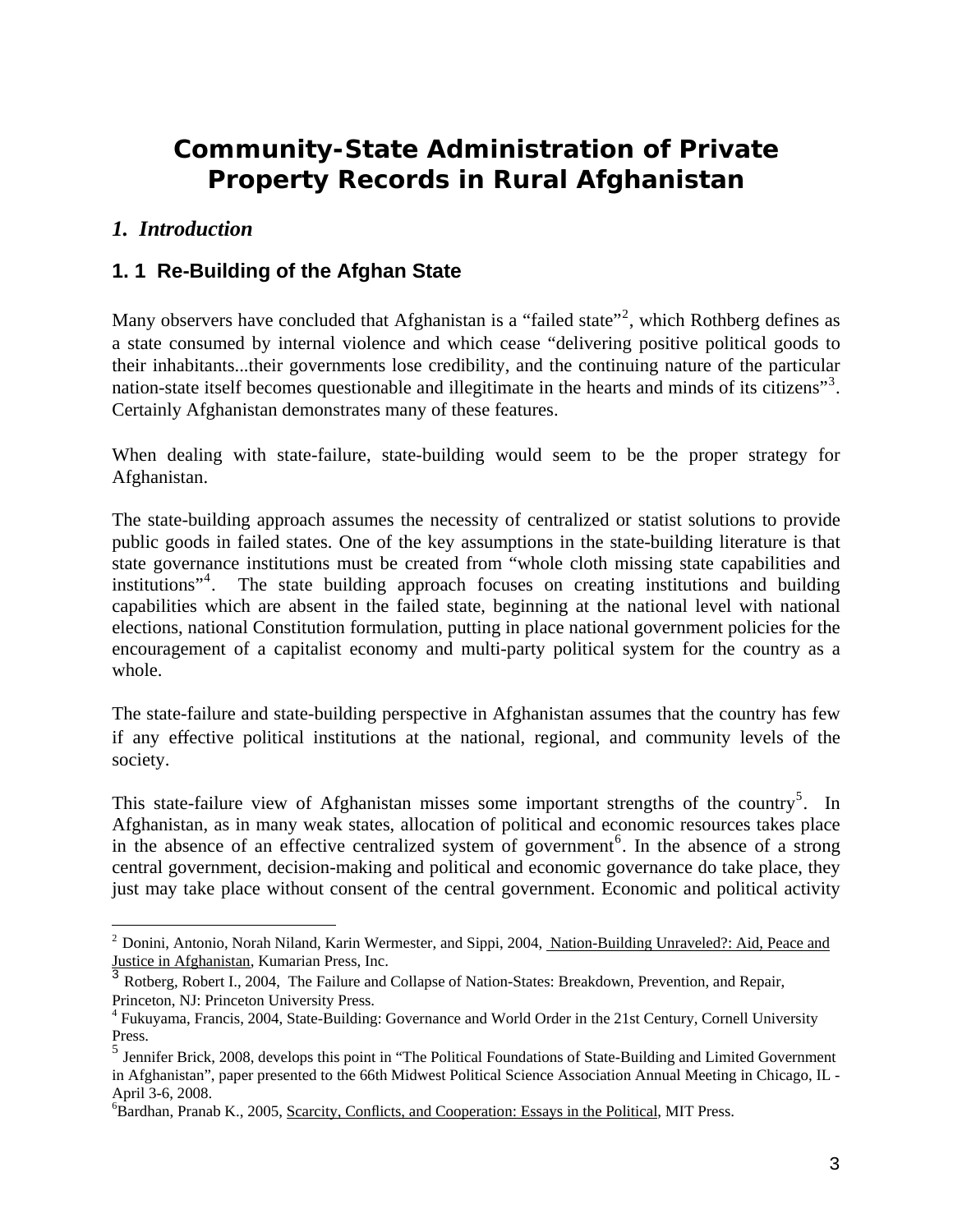<span id="page-3-0"></span>does not simply grind to a halt because the government cannot or does not provide adequate underpinning of the law. Groups and individuals<sup>[7](#page-3-0)</sup> have much to gain by providing alternative institutions of governance, particularly at the community level.

The definition of the concept "community" is complicated in the Afghan context. Various terms regarding the loci of rural community life exist in Afghanistan, such as *qarya* (often translated as "village")*, qishlāq* (usually meaning "settlement") and *manteqa* (meaning something like "area") $8$ .

A key figure in community governance in Afghanistan is the malik, known in some regions of the country as arbab, qaryadar, nomayenda, kalantar or khan. These people are communitybased leaders, who are arguably the most important members of the Afghan national political system, although they do not hold formal political office<sup>[9](#page-3-0)</sup>. In Afghanistan a typical village leader is a "self-made man who achieve[s] their position through personality, not age or genealogical position...they create unity out of difference, or restore a previous unity...they are patrons, acting on behalf of trusting clients, but use their own initiative in action, risking their followers' disapproval; they speak to government as representatives rather than delegates". The term malik or khan or arbab does not refer to a local State employed official; it is a descriptive title for those who achieve positions of influence in tribal or local governance institutions and politics $10$ .

A complement to the roles of the local maliks are the *qarya* or *qishlaq* "shuras" (local councils) which convene from time to time in local communities and at times in regional gatherings. These shuras traditionally are composed of family or clan elders, and typically meet to resolve conflicts of one sort or another<sup>[11](#page-3-0)</sup>.

Local institutions—maliks and shuras-- in Afghanistan have periodically organized to express opposition to a centralizing state<sup>[12](#page-3-0)</sup>. In 1991 Saikal and Maley argued that "given the difficulty of building a strong central state capable of restraining the impulses of powerful social groups, a 'consociational' system has the best prospect of providing a degree of order and stability in the long-run<sup>"[13](#page-3-0)</sup>. Shahrani argues that Afghan communities are so resilient and so coordinated against central government transgressions that the result is a weak centralized government. Given this

 $\overline{a}$ 

<sup>&</sup>lt;sup>7</sup> Dixit, Avinash K., 2004, Lawlessness and Economics: Alternative Modes of Governance, Princeton University Press.

<sup>8</sup> See Katja Mielke and Conrad Schetter , 2007, "Where Is the Village? Local Perceptions and Development Approaches in Kunduz Province", ASIEN 104 (July 2007), pp. 71-87; Jennifer Brick (2007), "Rural Local Institutions in Afghanistan: The Case of Community Governance", unpublished manuscript; Nigel J. R. Allan, "Defining Place and People in Afghanistan", *Post-Soviet Geography and Economic*s, 2001, 42, No. 8, pp. 545-560. 9

<sup>&</sup>lt;sup>9</sup> Nojumi, Neamatollah, 2002, The Rise of the Taliban in Afghanistan: Mass Mobilization, Civil War, and, . Macmillan, p. 5)

<sup>&</sup>lt;sup>10</sup> Hager, Rob, 1983, "State, Tribe and Empire in Afghan Inter-Polity Relations", New York: St. Martin's Press, p. 94.

 $11$  Also known as "jirgas" in Pashtun areas, these institutions have played important roles in resolving community, regional or national conflicts or in establishing agreements about general policies. See Ali Wardak (2003) "*Jirgas*: A Traditional Mechanism of Conflict Resolution in Afghanistan",

http://unpan1.un.org/intradoc/groups/public/documents/APCITY/UNPAN017434.pdf<br><sup>12</sup> See Brick, 2008, *op. cit.* for a summary of the history of these contradictions.<br><sup>13</sup> Saikal, Amin and William Maley, 1991, Regime Change i Legitmacy. Bathurst, N.S.W.:Crawford House Press. p. 6.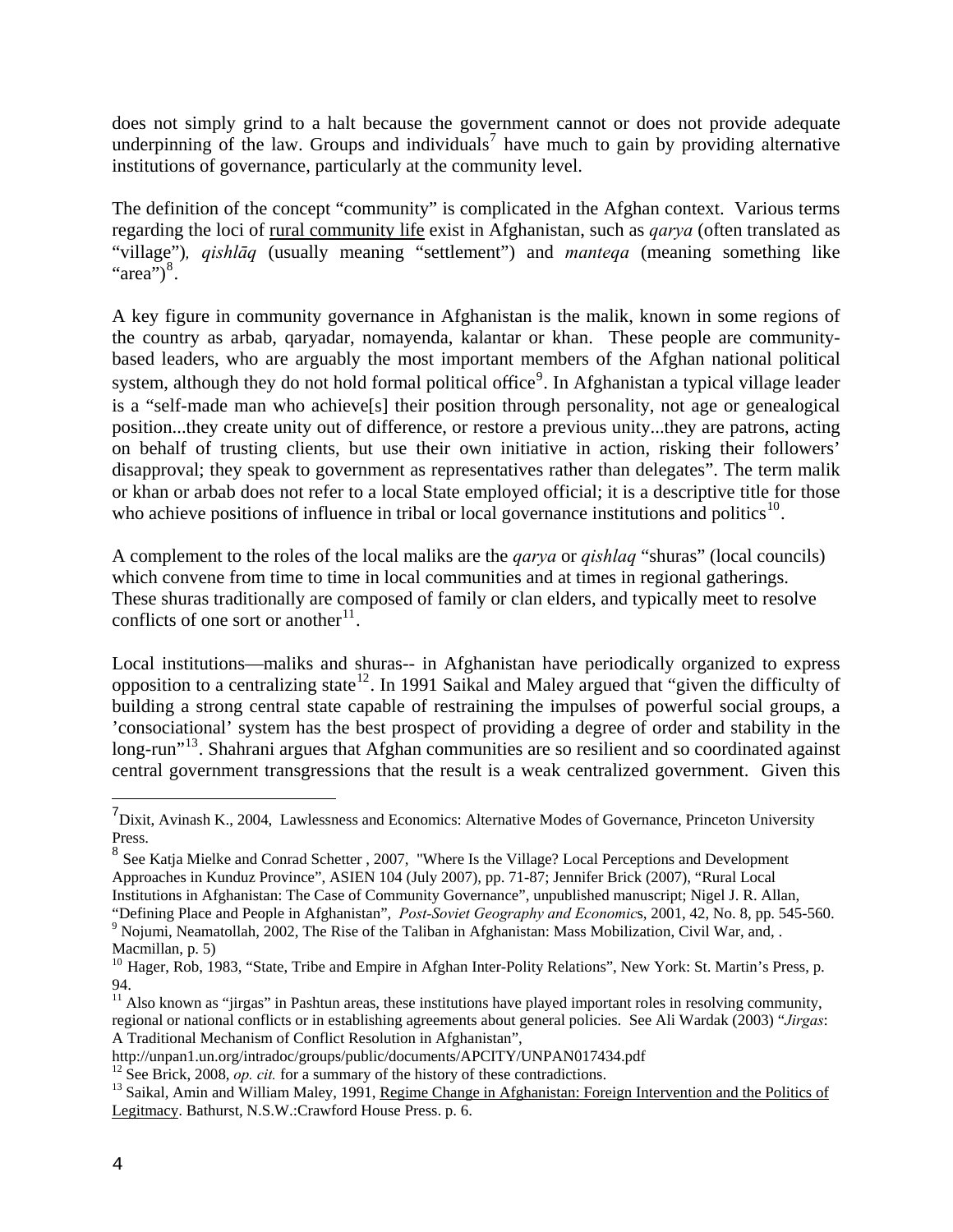<span id="page-4-0"></span>condition, the only way to build a strong Afghanistan would be through the recognition of community strengths by the central State government. Future governments should build upon communities as the basic unit of government, rather than an afterthought of central-state based public administration:

"[Afghanistan] must choose to build...[the] national state on the proven strengths of ...'civil society', the powerful self-governing community structures that have reemerged as part of the ...most recent struggles against Communist...A national government must be committed to...guaranteeing the constitutional rights of community self-governance at the local, district, provincial, and regional levels throughout the country -that is, allowing local communities to run their own local civil, judicial, security and educational administrations by themselves...in other words for the people's rights both to elect representatives for legislation...Creating a national administrative structure to ensure a uniform implementation of new constitutional laws by local self-governing authorities throughout the country....central government."<sup>[14](#page-4-0)</sup>

## **1.2 Administration of Rural Property Records**

1

This search for a new 'consociational' system linking State and local communities occurs in various sectors. In this paper we describe an attempt at defining this new way of linking community to the state which emerged in reference to the administration of property records for rural lands. The Rural Land Administration Project (RLAP) which was carried out in 2006-2007 posited that a community administration of property records supported by State institutions is a strategy appropriate to present Afghan conditions which also can contribute to long term rebuilding of State-community relations. By "community administration" the RLAP team means the actual administration by local people of property records, and not a District office of a central land registry receiving petitions for land information or for recording transactions, nor a District Office sending a team once in a while to communities to gather evidence of transactions.

The immediate hypothesis is that people will feel more secure in their documentation of their rights to land when they "own" their land records, that is, when they produce and control access to these records. When this security exists, people invest in the maintenance and usefulness of land records. As Liz Alden Wily states:

"only when land administration and management is fully devolved to the community level… is there likely to be significant success in bringing the majority of land interests under useful and lasting record-centered management...."<sup>[15](#page-4-0)</sup>

Wily describes this approach as the "*empowerment of people at the local level to manage their land relations themselves*<sup>[16](#page-4-0)</sup>."

<sup>&</sup>lt;sup>14</sup>Shahrani, M. Nazif. 1998. "The Future of the State and the Structure of Community Governance in Afghanistan." In Fundamentalism Reborn?: Afghanistan and the Taliban, 212-242, New York: NYU Press. , pp. 240-41

<sup>15</sup> Alden Wily, Liz (2003). "Governance and Land Relations: A Review of Decentralisation of Land Administration and Management in Africa", International Institute for Environment and Development, London, abstract page. <sup>16</sup> Ibid, p. 35.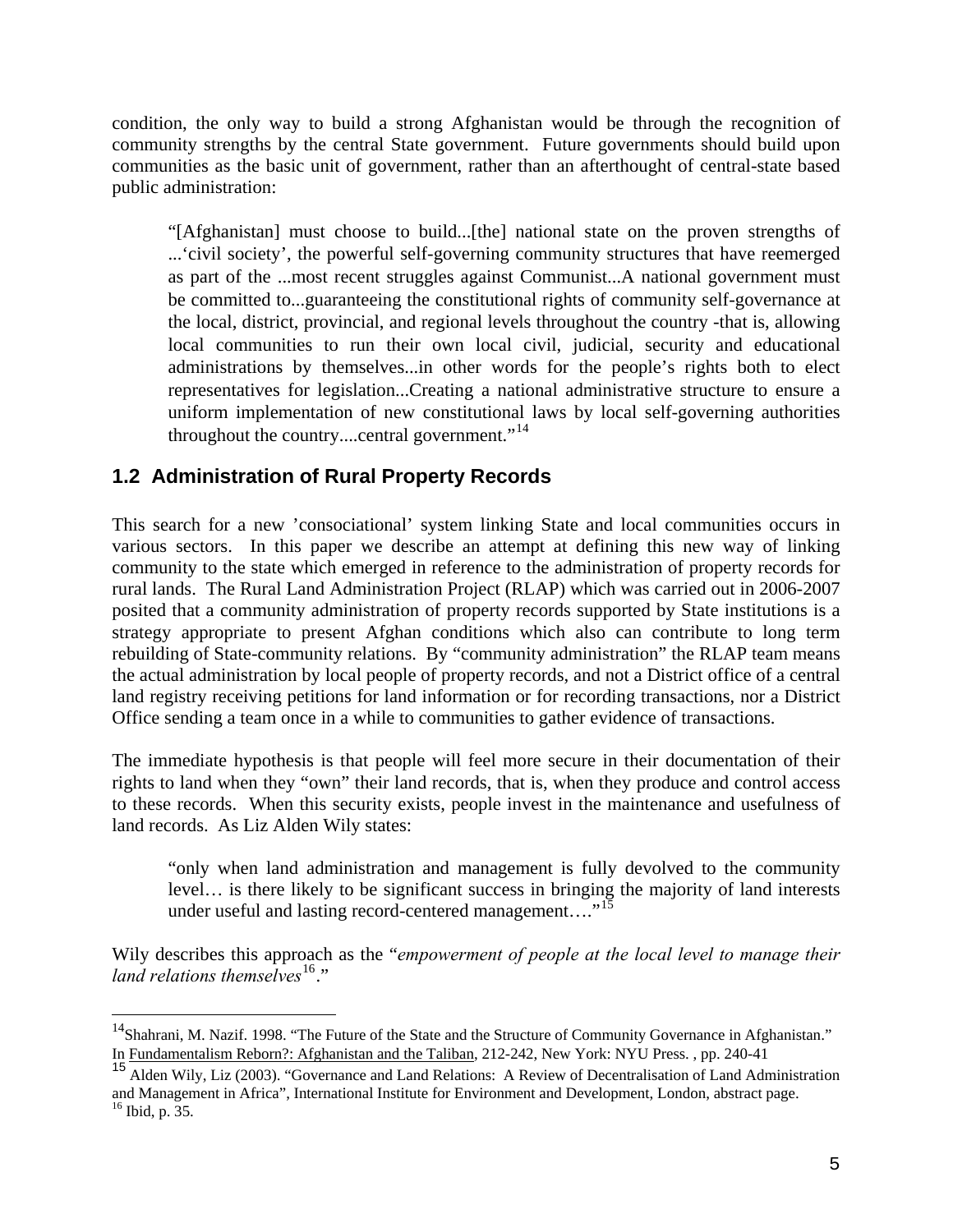<span id="page-5-0"></span>However, this initial focus on community definition of rights and on community administration of the records which document these rights in the Afghan context does not mean that formal law and the capacities of district and provincial state land agencies can or should be ignored. The "community consultation" focus must include the views of all community segments about who holds legitimate rights to land and simultaneously strengthen linkages with the formal law and State institutions of land administration to solidify security of tenure for the longer term.

## *2. Rural Land in Afghanistan[17](#page-5-0)*

Afghanistan has a total land mass of 64.9 million hectares, of which 7.8 million hectares are classified for agricultural use. A total of 3.3 million hectares of the agricultural land are potentially irrigated. Approximately one half of the usable agriculture land is under cultivation.

The agricultural sector continues to be a primary source of the nation's GNP. This sector continues to provide the largest number of jobs and is essential to the economic development of the country. Its growth will be an important factor in the reduction of absolute and relative poverty (Master Plan 2005).

Accurate land use statistics for Afghanistan are difficult to come by. A 1993 land cover analysis shown in Table 1 below, indicates that in that year approximately 12% of the total land area of the country was available for cultivated agriculture, although this estimate is certainly not accurate for the present agricultural land area being used now, after two decades of conflict and ten years of drought.

 $\overline{a}$ 

<sup>&</sup>lt;sup>17</sup> This section is drawn from J. David Stanfield, "A Study of the General Directorate of Land Management and Amlak of the Ministry of Agriculture, Irrigation and Livestock", Project Report No. 4, Capacity Building for Land Policy and Administration Reform Project, ADB / DFID, TA 4483-AFG, August, 2007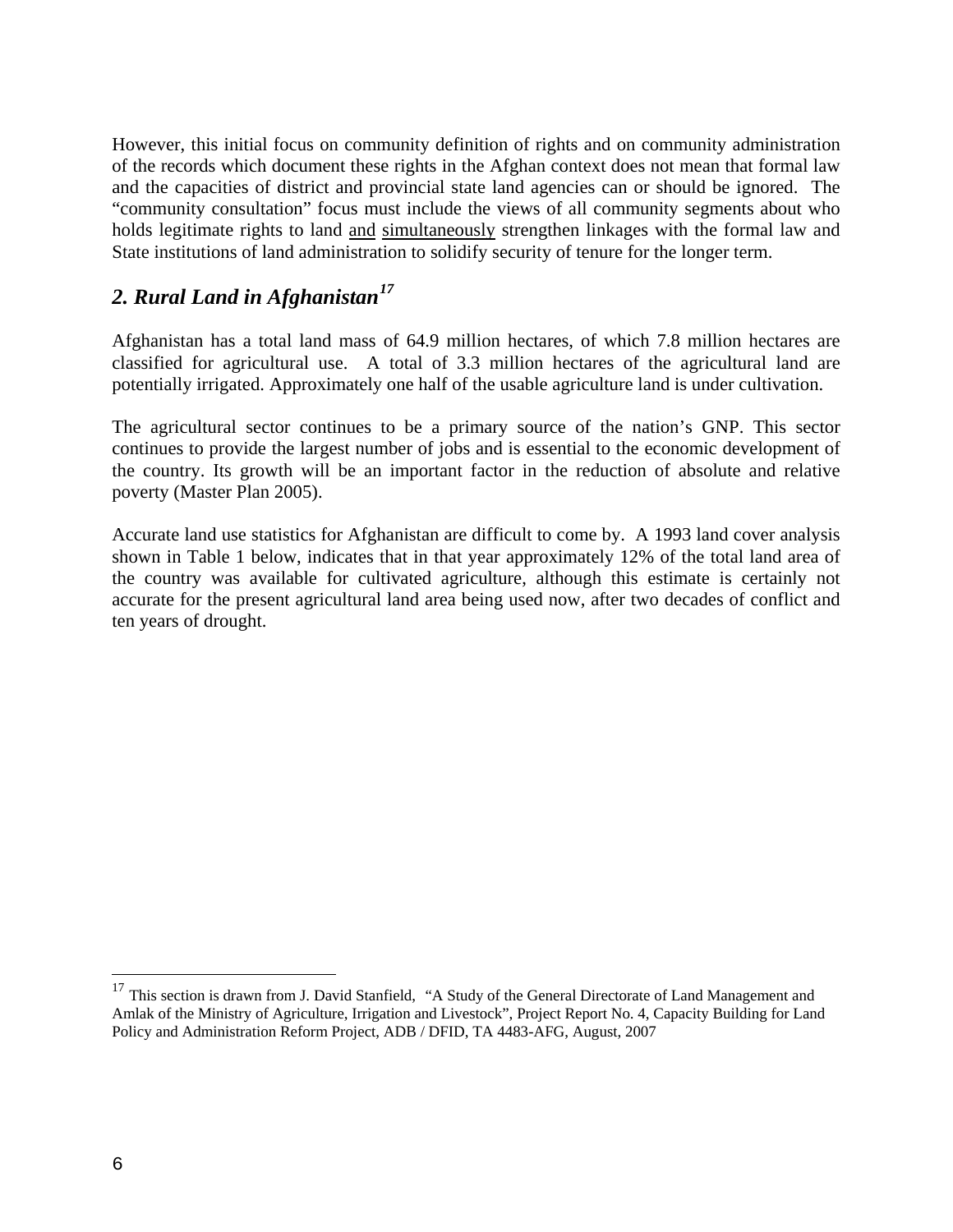|                                   | Area                     |                               |                |
|-----------------------------------|--------------------------|-------------------------------|----------------|
| <b>Land Cover</b>                 | <b>Hectares</b><br>(000) | Jeribs <sup>18</sup><br>(000) | $\frac{0}{0}$  |
| Agricultural Land – irrigated     | 3,302.00                 | 16,510                        | 5.1            |
| Agricultural Land - rain-fed      | 4,517.70                 | 22,590                        | 7              |
| <b>Total Agriculture Land</b>     | 7,819.70                 | 39,100                        | 12             |
| Urban                             | 29.5                     | 148                           | $\overline{0}$ |
| Forests and woodland              | 1,700.00                 | 8,500                         | 2.6            |
| Rangeland                         | 29,176.70                | 145,884                       | 44.9           |
| Barren land                       | 24,067.00                | 120,335                       | 37.1           |
| Marsh land                        | 417.6                    | 2,088                         | 0.6            |
| Water bodies                      | 248.2                    | 1,241                         | 0.4            |
| Snow covered areas                | 1,463.10                 | 7,316                         | 2.3            |
| <b>Total Non-Agriculture Land</b> | 57,102.10                | 285,510                       | 88             |
| <b>Total Area</b>                 | 64,922                   | 324,610                       | <b>100</b>     |

<span id="page-6-0"></span>**Table 1 - Land Cover Categories and Areas (1993)** 

*Sources: FAO, 1999, Provincial Land Cover Atlas of the Islamic State of Afghanistan, FAO Project AFG 90/002 and Liz Alden Wily (2003) Land Rights in Crises, AREU, Kabul*

# *3. A Short History[19](#page-6-0) of Rural Land Administration*

In Afghanistan the institutional recording of the rights to real property has been severely damaged by the 25 years of turmoil and institutional instability. There is a serious disconnect between communities and the State, in particular concerning the administration of property rights. Less than 10% of rural properties and fewer than 30% of urban properties are covered by legal deeds which are legally recorded in the Provincial Court Archives.

This section briefly describes the institutional instability of land administration during the past 40 years, although the court based system for preparing and archiving legally recognized deeds to land has operated throughout this period. In rural villages most people carry out transactions involving rights to privately owned agricultural land through customary deeds (locally prepared agreements) or through verbal agreements.

Rural land administration and management have been part of the Afghan government's activities since the formation of the State. This chapter provides a brief overview of how these functions

<sup>1</sup> <sup>18</sup> 1 hectare = 5 jeribs

<sup>19</sup> This history is based on interviews with specialists and on the following publications: i) Public Administration Service (1972) "Final Report on the Land Inventory Project of Afghanistan. Chicago. USA; ii) Liz Wily (2003) Land Rights in Crises, AREU. Kabul; iii) Connor Foley (2005), A Guide to Property Law in Afghanistan. UNHCR, NRC, Pakistan; and "A Brief History of the Amlak" (2005) by Abdul Hai Nasser, head of Land Clarification Department of the Amlak.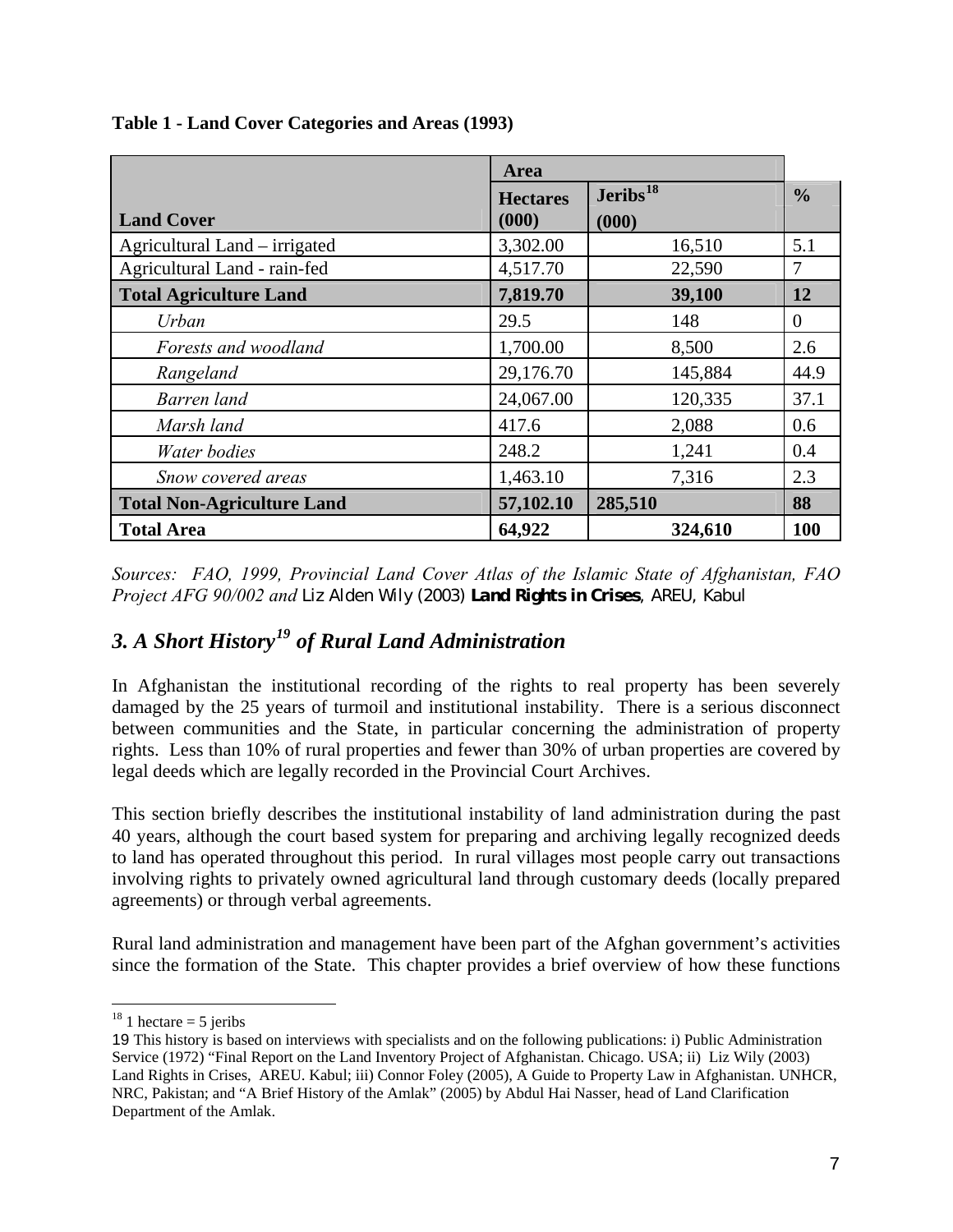<span id="page-7-0"></span>have evolved within the Amlak, how the Amlak was created, and how its mission has changed over the years.

From the founding of the modern Afghan State, the governments of Afghanistan have recorded information about the ownership of land for the purpose of collecting tax, tithing and other obligations, which were the main components of the State revenues in the early decades of the State. Also, the registration of transactions for purchase, sale, mortgage, patrimony, endowment, and lease of land and the involvement of the state in the use of publicly owned lands were common in the previous eras as well, which reflects the presence of an administration dealing with land affairs, in the framework of the governments of those times<sup>[20](#page-7-0)</sup>.

Some hundred years ago, there existed an office attached to the Prime Ministry, called *Daftayre Amlak*, which was solely devoted to keeping records of government's arable land and the processes of their use and transactions $^{21}$  $^{21}$  $^{21}$ .

Recent decades have seen important changes and instability in the administration of rural lands, yet also a certain resilience in maintaining certain procedures:

### **1339-1341 [1960-62]**

During the Monarchy of His Majesty Mohammad Zahir Shah in the early 1340s (1960s), the *Amlak* Department was officially established within the Ministry of Finance to handle the government's interests in land. This *Amlak* Department was composed of a Directorate of State Properties which was to manage State owned land; a Directorate for Private Properties for recording the allocating of State land into private ownership. A Directorate for Land Surveying was also created which was conventionally called the [directorate of] land measurers who were assigned with preparing the sketches for land surface measurement for the calculation and collection of property taxes.

In these same years, a decision was made to conduct the first nation-wide cadastral survey, the comprehensive mapping of land parcels and the gathering of information about the probable ownership of each of the mapped parcels $^{22}$  $^{22}$  $^{22}$ .

#### **1342-1344 [1963-65]**

This parcel mapping was to be the basis of a new system of land registration as well as an inventory of land resources for property taxation and program planning of various governmental sectors as described and regulated in the Land Survey and Statistics Law of 1344 (1965). That law also established the structure and mandate of the Cadastral Survey Directorate in the

<u>.</u>

<sup>&</sup>lt;sup>20</sup> From "A Brief History Of the Amlak (Property) and Land Management Affairs Deputy Ministry in the Ministry of Agriculture, Livestock and Foodstuffs", prepared by Abdul Hai Nasser, Head of Land Clarification, Amlak, 15/08/1384 (2005)

 $^{21}$  Personal communication from Eng. Nemaytullah Safi, March, 2007.

<sup>&</sup>lt;sup>22</sup> See below for a discussion of the Cadastral Survey.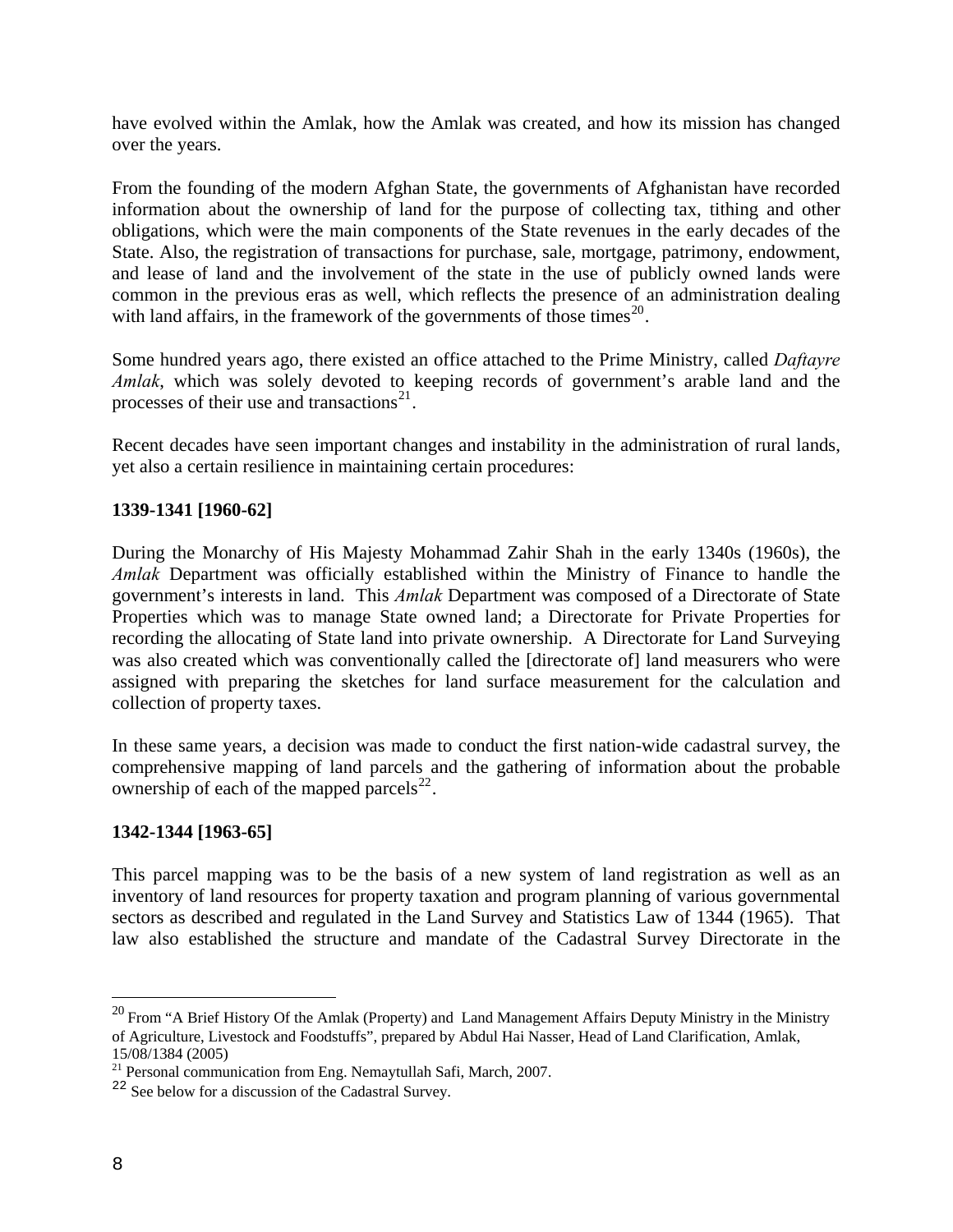<span id="page-8-0"></span>Ministry of Finance, as part of its *Amlak* Department, which absorbed the Directorate of Land Surveying.

In 1343 and 1344 [1964, 1965], The *Amlak* Department of the Ministry of Finance became a relatively independent administration as an independent entity in the budget. It was named "The Administrative Unit for *Amlak* [property] and Residence" and operated under the supervision of [and reporting to] the Minister of Finance. However, the supervision of that unit was transferred to the Ministry of Interior and vice versa several times .i.e. the unit would be supervised by the Ministry of Finance for some periods of time, while it reported to the Ministry of Interior at other times. This instability continued until 1349 [1970] when the administrative organs comprising the unit were divided into two parts: The *Amlak* department, which reported to the Ministry of Finance, and the Residence and Relocated Persons Department that reported to the Ministry of Interior.

In 1342 [1963] the Ministry of Finance and USAID agreed on a program to improve the registration of rights to immovable property (primarily agricultural land) in Afghanistan through the newly created Land Inventory Program and Cadastral Survey Organization (USAID/Cadastre Survey). The program provided the funds and technical assistance to create a Cadastre infrastructure and defined in law a new process for registering rights to land<sup>[23](#page-8-0)</sup>. The proposed new parcel based land registration system described in a new law, was a proposal to make the registration of rights an administrative process, and not one of the duties of the Primary Court Judges who had been preparing deeds, archiving them and verifying ownership in cases of sales since the late 1200s [early 1900s].

### **1345-1353 [1966-74]**

From 1343 to 1350 [1964 to 1971] the Cadastral Survey School prepared 645 recent graduates who provided the technical manpower to implement the field surveying until 1357  $[1978]^{24}$  $[1978]^{24}$  $[1978]^{24}$ , and who have continued to maintain the cadastral records until today.

But this effort was part of the new land registration system that has never been completely installed. The Courts have continued their function of preparing deeds of transactions, separate from the *Amlak*/Cadaster. Actually a hybrid system emerged, where the Amlak offices have archived the original ownership books (initially from the cadastral surveys, and later from a new survey of agricultural landownership done in 1355-56 [1976/77]). They also maintain what is called the "Basic Book". The original book, with the information about rural land ownership from the 1350s [mid-1970s], is not modified, while in the Basic Book would be noted rural property transactions. And the registration in this book was only done when the deals were finished, that is, when the court issued the new deed. In field trips during 2006, this system was found to be functioning relatively well in some district offices of *Amlak*, such as in the Bagrami District of Kabul, and in the Ghazni Provincial Office. But in Provincial offices visited the officers mostly said that they needed to be updated. In summary, the system that is functioning

<u>.</u>

<sup>23</sup> For more details on the origins of this cadastral survey, see M.Y. Safar and Dr. J. David Stanfield, *Cadastral Survey in Afghanistan*, prepared for the Capacity Building for Land Policy and Administration Reform Project, ADB

<sup>/</sup> DFID, TA 4483-AFG

<sup>24</sup> Public Administration Service (1972:6)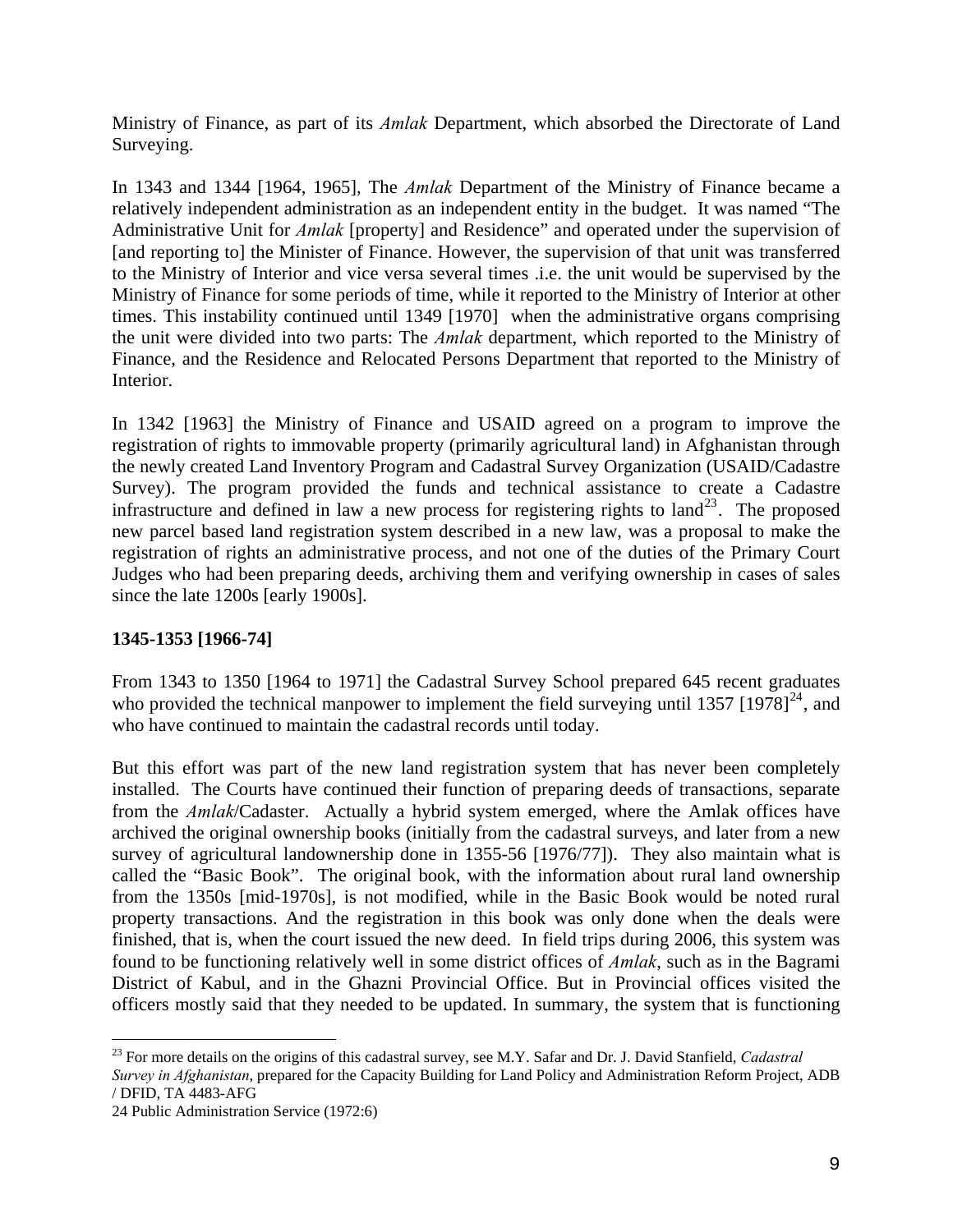<span id="page-9-0"></span>today is one where the seller, after beginning the process of sale at a Primary Court, has to go to the *Amlak* to certify his/her ownership of the property to be sold. It is remarkable that the system is so resilient that it is still functioning relatively well in some places although less well in others. This resilience is, however, a faint reflection of the robust *Amlak* of the years prior to 1358 [1979].

The organizational structure of the Amlak continued until 1349 [1970] when the administrative organs comprising the unit were divided into two parts: The *Amlak* department, which reported to the Ministry of Finance, and the Residence and Relocated Persons Department that reported to the Ministry of Interior. It was in that same period that the Cadastral Survey Department was transferred to Afghan Geodetic and Cartographic Head Office (AGCHO) under the office of the Prime Minister. As a result of this re-structuring of the Cadastral Survey, cadastre maps are no longer directly accessible to *Amlak* officials.

### **1354-56 [1975-77]**

In the era of President Da'ud's government, the *Amlak* Department of the Ministry of Finance further developed, beginning in 1354 [1975] in preparation for the implementation of the new laws for land reform and progressive tax, and was renamed as 'The Administration for Land Reforms", which operated within the Ministry of Finance, but had an organizational structure equivalent to that of a Ministry. One of the new organization's objectives was to implement the new Land Registration system, which was to be created through a systematic cadastral survey and adjudication of title. Another function was to improve the agricultural land tax system and a third was to develop resettlements programs<sup>[25](#page-9-0)</sup>.

To implement the plans for progressive land taxation and for an ambitious land reform program, extensive information about the holding of agricultural land was required as was a more developed administrative structure. Staff from other agencies, such as the administrative agencies related to agriculture and cadastre began to be absorbed into the newly renamed *Amlak*, the Administration for Land Reform, to facilitate better implementation of both initiatives, but especially for the land reform program.

Accurate and complete information about agricultural land also became of high priority. Progressive taxation required information about the amount of land owned and its productive class. For the pending land reform program, the *Amlak* was to determine a threshold for the amount of land a family may own, and would then expropriate any lands exceeding the threshold against payment of money [to the owner]. Determining how much land a family actually owned was done through a massive effort at getting people to declare to the Amlak how much land they owned. Approximately 800,000 land owner declaration forms were prepared in a relatively short amount of time. Cadastral Survey data was not necessarily used in this effort. The lands acquired above the allowed threshold were to be distributed to landless farmers, who were to pay the price of the land determined to compensate the prior owners.

### **1357-1370 [1978-91]**

 $\overline{a}$ 

<sup>&</sup>lt;sup>25</sup> In northern regions the government was engaged in a program of Pashtunisation which expropriated land from non-Pashtuns that exceeded the statutory amount which was then given to Pashtuns settlers.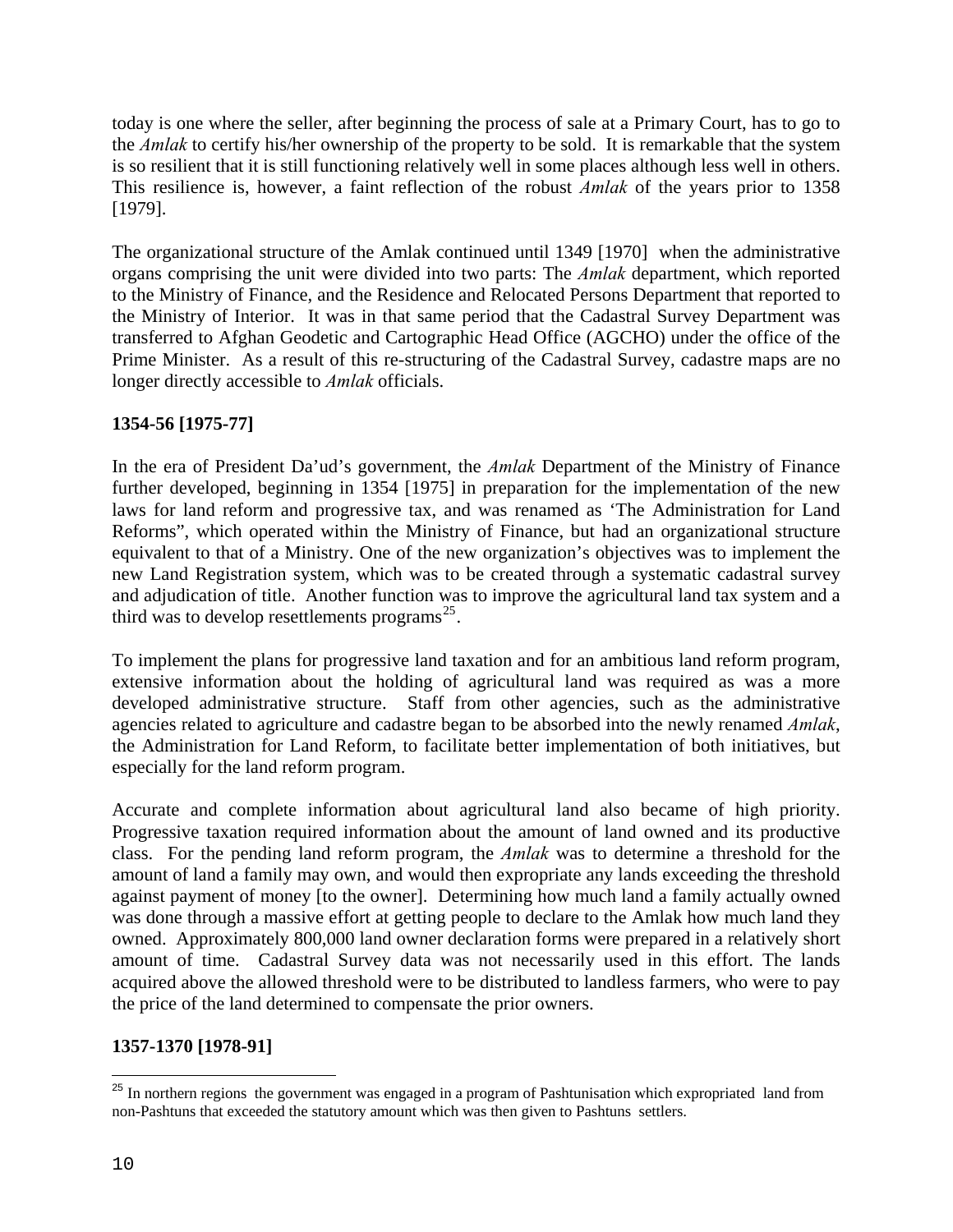<span id="page-10-0"></span>Following the death of Da'ud in early 1357 (1978) and the establishment of the "Second Republic", the Land Reform Administration was transferred to the Ministry of Agriculture whose name was changed to the Ministry of Agriculture and Land Reform<sup>[26](#page-10-0)</sup>. The confiscations of land were expected to increase dramatically, an effort which became actively opposed by many sectors of Afghanistan.

At that time, the Administration for Land Reform was promoted to being an agency headed by a Deputy Minister to head the again renamed "*Amlak* and Organization of Land Affairs", which was under the direct supervision of the Ministry of Agriculture.

This was a peak period for *Amlak* with thousands of employees and 360 vehicles. Provincial and district offices were established to carry out the land reform program. Amlak's survey data provided the basis for tax collection and the redistribution of land of confiscated from large landowners. It is estimated that 238,895 families were settled on 3,696,896 jeribs of land confiscated from previous owners without compensation under the land reform program. Teams of *Amlak*, court and cadastre officials reportedly worked efficiently issuing non-transferable certificates of ownership<sup>[27](#page-10-0)</sup>. With that new mandate, the Provincial offices of *Amlak* retained significant political power at the local level.

The land reform program is often cited as one of the primary reasons for the increasing dislike of the government at the time. *Amlak* officials and new landowners were murdered reputedly at the hands of landowners whose land had been confiscated. After the invasion of the Soviet Army in 1979, the *Amlak* began to lose its political power, although its structure and personnel stayed mostly unchanged until 1991.

### **1370-1384 [1991-2005]**

1

Each subsequent governmental regime from Najibullah to the Taliban called for the return of land expropriated during the communist period to the previous owners. After 1991, *Amlak* lost some of its power, money, staff, and investments. The employees who remained continued to maintain the private ownership records and the management of some leases of government land, as well as assisted with conflict resolution at the direction of the President.

The position of Deputy Minister heading the Amlak lasted until 1385 (2006), when the *Amlak* was converted into a General Directorate of the Ministry of Agriculture with the head of the *Amlak* being designated as General Director, with the same rank as other General Directorates in the Ministry of Agriculture, Irrigation and Livestock.

 $26$  The main slogan of the Communist Regime at the time was: "every family should have a roof and a piece of land" and the AMLAK was responsible for the second part.

 $^{27}$  In some regions some beneficiaries of the Land Reform who obtained certificates of allotment transferred them to heirs and others were able to conduct such transactions at the courts, by-passing the restrictions on engaging in transactions with land reform land. In 1988 a new Cadastral Survey Law was approved, but not implemented.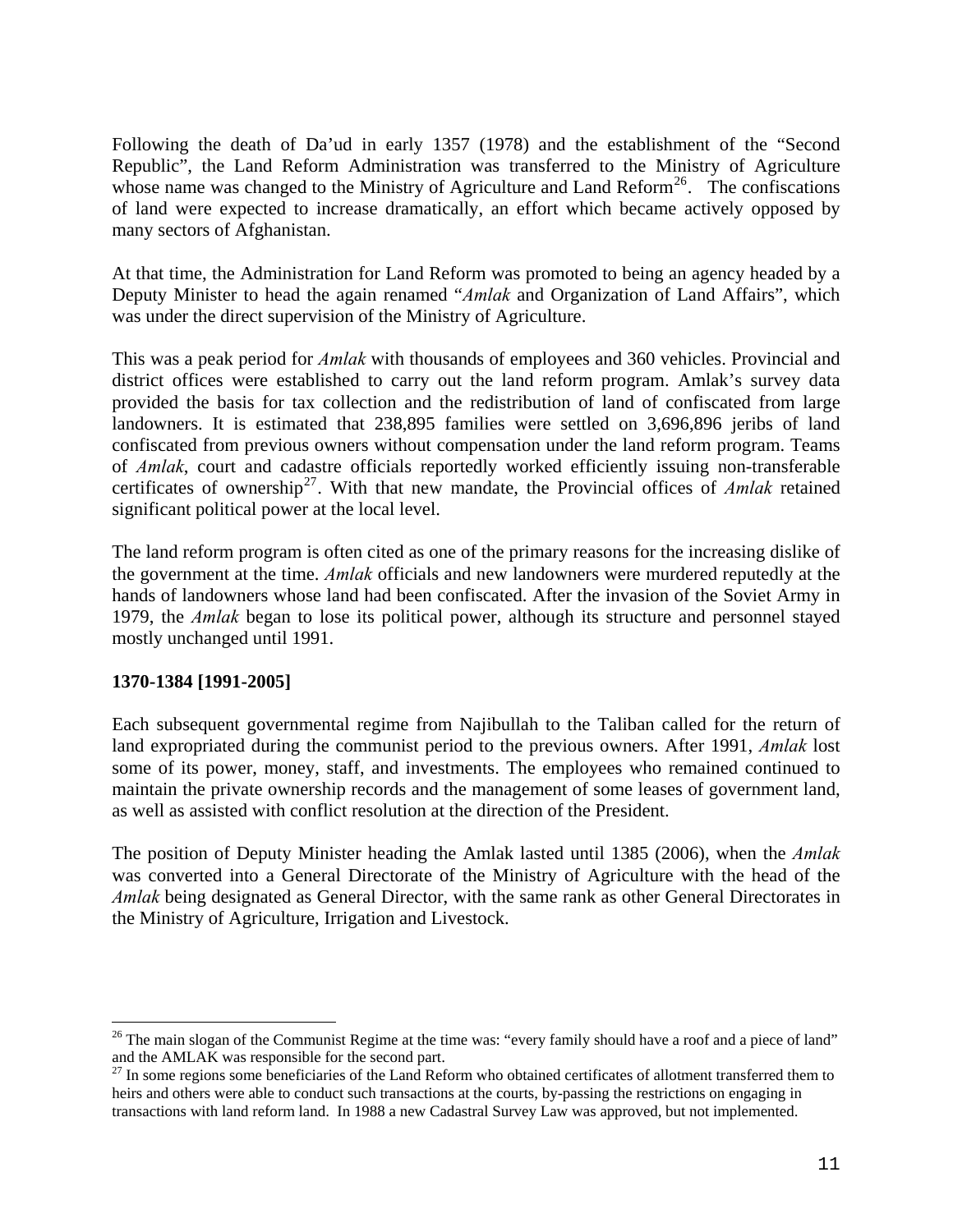### <span id="page-11-0"></span>*4. Rural Land Statistics*

Today, the *Amlak*'s information archive concerning private land ownership, although incomplete and out-of-date, comprises the most recent inventory of rural land ownership claims with some updating of ownership information when transactions are done formally. This archive is used to resolve disputes involving State land and to confirm the ownership claims of people who want to sell rural land, prior to the preparation and recording of a transfer deed at the Primary Court. The inventory of self declared owners also provides the Ministry of Finance with information for assessing land taxes.

The *Amlak* has during many years been the main information source for Judges to verify the ownership of agricultural land whose owners wish to sell or otherwise transfer to another person, through reference to the *Amlak* ledgers of land owners in villages created from the declarations of 1354-6 (1975-6). The data from the Cadastral Survey are not normally referenced in this transaction process, although that data are used to investigate ownership and boundaries in cases of conflicts over those aspects of land relations. The very ambitious cadastral survey effort now housed in AGCHO represents another source of rural land information, and was carried out mostly in 1964-78, but with some additional surveying done after 1978. The Cadastral Survey has been able to survey, as shown in Table 2, about 1/3 of the agriculture land (12.9 million jeribs of land and 1.3 million plots of private and public land), and a significant amount of pasture land. The total effort included the identification and mapping of approximately 1,333,700 parcels with 548,800 owners organized into 5,500 tax units (composed of one or more villages) with parcel boundaries drawn on 30,000 map sheets. Annex 4 provides a description of the land surveyed during 1964-1978 on a province by province basis.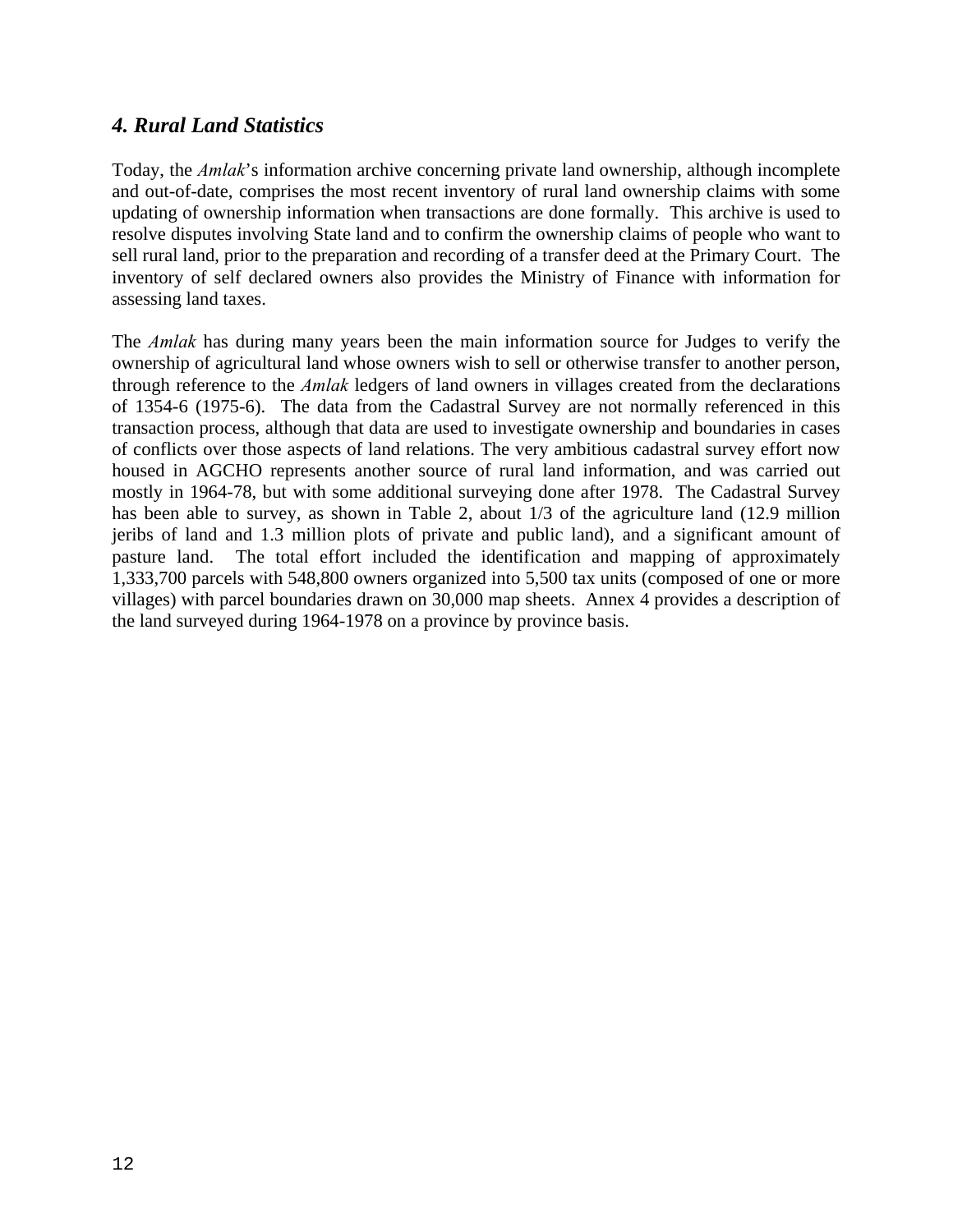|                                     | <b>Surveyed Area</b>   |                          | <b>Total Area</b>        |                                |
|-------------------------------------|------------------------|--------------------------|--------------------------|--------------------------------|
| <b>ITEM</b>                         | <b>Jeribs</b><br>(000) | <b>Hectares</b><br>(000) | <b>Hectares</b><br>(000) | Surveyed area as<br>% of Total |
| <b>Private Agricultural Land</b>    | 10,432                 | 2,086                    | 6,058                    | 34.4%                          |
| Irrigated land                      | 6,840                  | 1,368                    | 2,892                    | 47.3                           |
| Rain-fed land                       | 3,592                  | 718                      | 3,166                    | 22.7                           |
| <b>Government Agricultural Land</b> | 2,503                  | 501                      | 1,762                    | 28.4                           |
| Irrigated land                      | 968                    | 194                      | 410                      | 47.3                           |
| Rain-fed land                       | 1,535                  | 307                      | 1,352                    | 22.7                           |
| <b>Total Agricultural Land</b>      | 12,935                 | 2,587                    | 7,820                    | 33.1                           |
| <i>Irrigated</i>                    |                        | 1562                     | $3,302*^{28}$            | 47.3                           |
| Rain-fed                            |                        | 1025                     | $4,518*$                 | 22.7                           |
| <b>Total Non-Agricultural Land</b>  | 13,041                 | 2,609                    | 57,102                   | 4.6                            |
| Barren / desert                     | 4,718                  | 944                      | 24,067                   | 3.9                            |
| Range land                          | 8,323                  | 1,665                    | 29,177                   | 5.7                            |
| Forests and woodlands               |                        |                          | 1,700                    | $\boldsymbol{0}$               |
| Other (urban, marsh, water, snow    |                        |                          |                          |                                |
| covered)                            |                        |                          | 2,158                    | $\mathbf{0}$                   |
| <b>Total Land</b>                   | 25,976                 | 5,196                    | 64,922                   | 8                              |

<span id="page-12-0"></span>**Table 2 – Total Land Area and Area Surveyed**

*(Source: AGCHO[29](#page-12-0), FAO Web Site, Wiley (2003)* 

We arrived at the highlighted estimates in three stages: 1) we took the estimates in Wiley (2003) of the total irrigated and rain-fed land areas, and the estimates from AGCHO about the total surveyed irrigated and rain-fed land to arrive at the percentages of total irrigated and rain-fed land which has been surveyed; 2) in order to arrive at the estimates of irrigated agricultural land, private and state, we applied the estimate of 47.3% of total surveyed land to be irrigated to the estimates of irrigated land having been surveyed under both private and state ownership; 3) to estimate the amount rain-fed land, we applied the 22.7% estimate of total surveyed rain-fed land to derive estimates of that type of land in private and state ownership.

### *5. Rural Land Tenure Insecurity*

 $\overline{a}$ 

 $28$  \*These figures are from Wiley, 2003, Appendix C. The irrigated total also includes orchards, vineyards and garden areas. Note: The italicized figures in the table are extrapolated*.* 

 $^{29}$  AGCHO information from 2002 was provided to Bastiaan Reydon who presented his tabulation in "Assessment of the Department of Land Administration and Land Affairs Management". LTERA Project Report, Kabul, June 30, 2006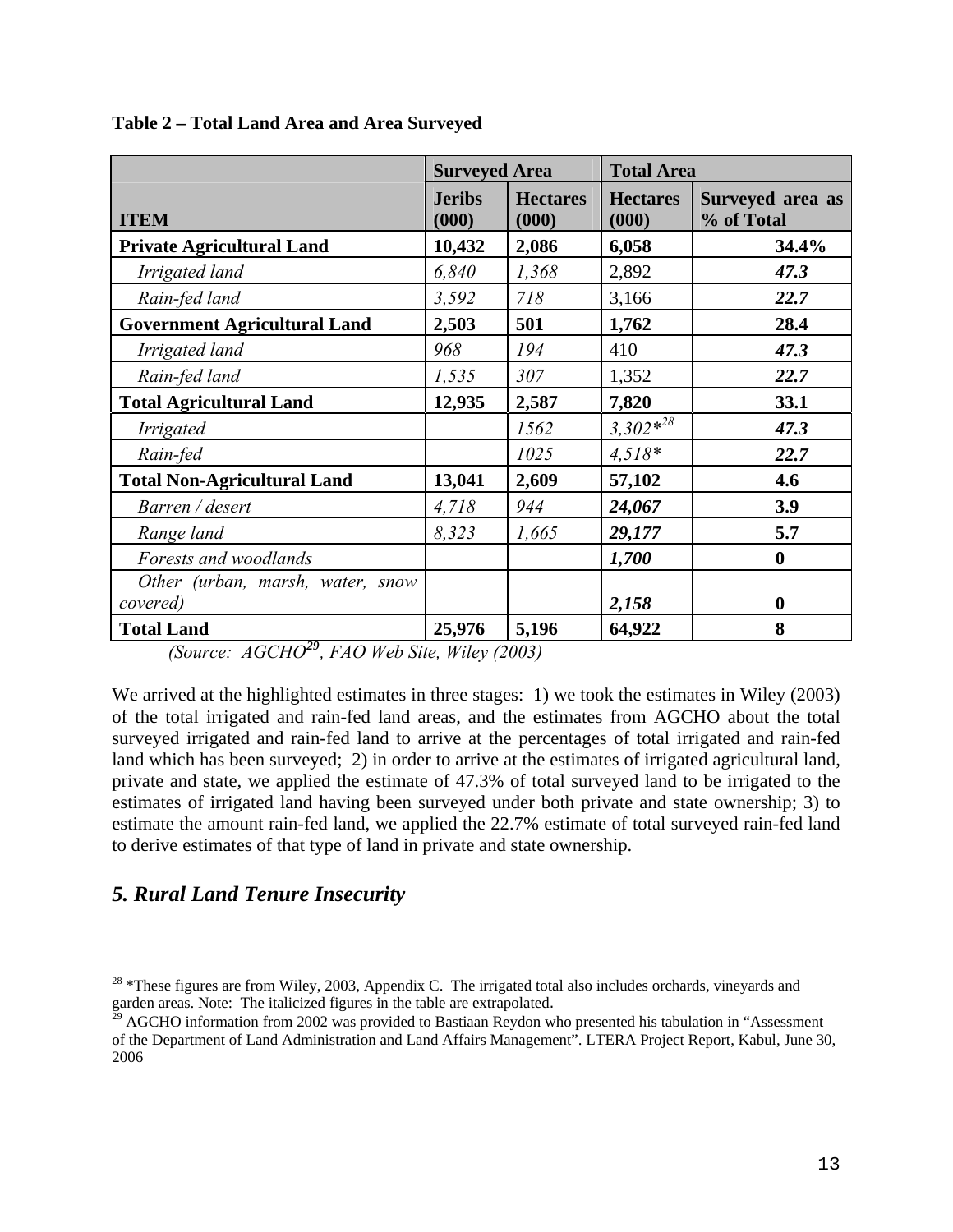<span id="page-13-0"></span>The problem of land tenure insecurity<sup>[30](#page-13-0)</sup> in both urban and rural areas in Afghanistan manifests itself in a variety of forms, deriving in some cases from destruction of documents proving rights to real property, and in other cases having its origins in the extra-legal actions of land acquisition in a context of a weak State, such as transactions carried out without following the legal requirements as well as land grabbing, acquisition of immovable property from land grabbers through informal market transactions, and improper State allocation of land. Although having different origins, the general situation of land tenure insecurity tends to undermine efficient and equitable use of land for social and productive purposes.

The State's institutions which were created prior to the latest conflict period for the protection of rights to land were centered on the Judiciary, in that primary court judges have traditionally had the responsibility of preparing and archiving legal deeds.

Other institutions must certify as to the identity of the owners of transacted properties—the *Amlak* for rural properties and Municipalities for urban ones--and the payment of different transfer fees, but Judges or their Clerks actually write the deeds. Copies of all deeds are kept in the Provincial Court Archives $31$ . As for many governmental institutions, however, the judiciary and other agencies which administer property ownership information are weak, beginning with extreme disorder in the archiving of property documents (see Figure 1).

### **Figure 1: Property Documents in a Court Archive**



 $\overline{a}$  $30$ Land tenure security is defined as landholders' confidence that neither the State nor other people will interfere with the landholder's possession or use of the land for an extended period of time. (See John Bruce (1998), "Review of Tenure Terminology", Land Tenure Center, University of Wisconsin). Tenure insecurity can be defined as the extent to which holders of land lack such confidence. We discuss below some conditions for reducing the perceptions of insecurity.

 $31$  See David Stanfield, Jonathan Reed and M. Yasin Safar (2005), "Description of Procedures for Producing Legal Deeds to Record Property Transactions in Afghanistan", USAID LTERA Project, Kabul**.**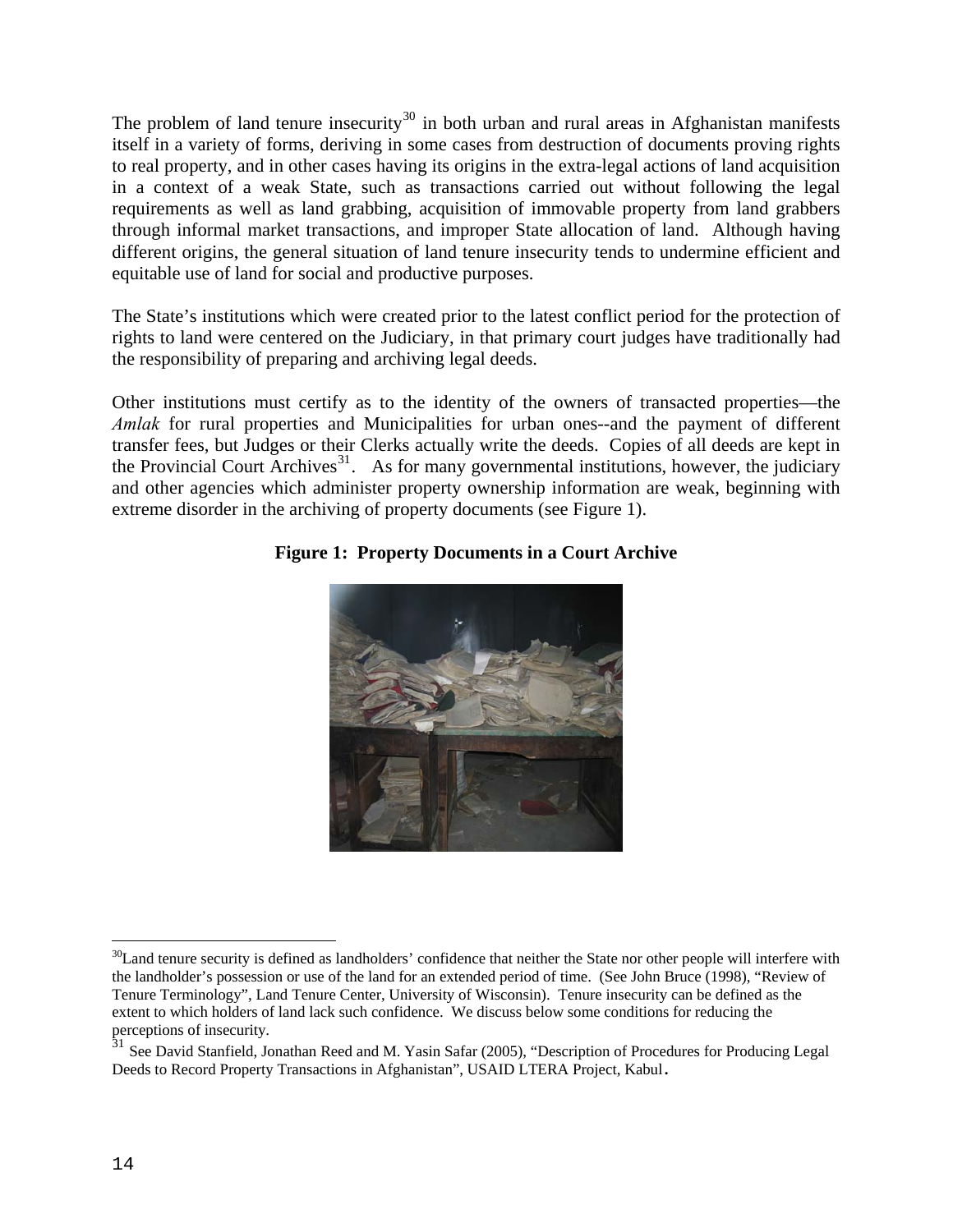<span id="page-14-0"></span>Despite efforts to re-organize the key property documents in the archives, the costs of going through the formal requirements of recording transaction documents are high in terms of the time and money required for effecting transactions.

The web of people and agencies centered around the judiciary and involved in the conduct of transactions is complicated and costly to those who want to complete a transaction in a legal way. For these and other reasons estimates are that fewer than 10% of rural properties<sup>[32](#page-14-0)</sup> and fewer than 30% of urban properties<sup>[33](#page-14-0)</sup> are actually covered by court prepared deeds. Most people simply do not use the formal institutional structure for preparing and archiving deeds which should document the acquisition of property rights through transactions of various sorts.

Not having a court prepared and archived deed, however, does not mean that people who engage in informal transactions without court prepared deeds are completely without tenure security. People acquire rights to properties through private arrangements among individuals, families and tribes. Some acquisitions involve privately drafted documents called "customary deeds", which are written transfer agreements witnessed by locally respected people, but kept by the parties to the transaction and not recorded in any government office. Other transactions are carried out through verbal agreements, witnessed and remembered by family members and respected elders.

Transactions in rural areas are not daily occurrences in most villages, since land markets are generally not very active, and those which do occur are usually among family members who respect even verbal agreements, particularly when they refer to inheritances or intra-family or intra-tribal transaction.

The recording of documents defining rights to real properties in public registries becomes important when there may be multiple claimants to the same land and where land markets become more dynamic. Properties without documentation as to the holders of legitimate rights to them in such conditions produce varying degrees of insecurity of tenure. Where tenure insecurity is seriously felt, it not only can discourage property holders from making an economic investment in their properties, but can also deprive the market economy and democratic institutions of their participation and potential contributions to the peaceful development of the country.

Perceptions of insecurity can be positively modified when rights to land are made both "legitimate" and "legally valid". As Camilla Toulmin has observed:

*Secure rights to land and property depend on a combination of two key elements. The rights being claimed must be seen, first, as legitimate by the local population; and second, they must also be ascribed legality by the state*<sup>[34](#page-14-0)</sup>.

<sup>&</sup>lt;sup>32</sup> Alec McEwen and Brendan Whitty (2006), "Land Tenure", AREU, Kabul.

<sup>&</sup>lt;sup>33</sup> USAID Land Titling and Economic Restructuring in Afghanistan (January, 2006) "Informal Settlements and Land Tenure Issues: Report on Pilot Project Kabul District # 7", Kabul.

<sup>&</sup>lt;sup>34</sup> Camilla Toulmin, January 2006, "Securing land rights for the poor in Africa —Key to growth, peace and sustainable development", International Institute for the Environment and Development, paper prepared for the Commission on the Legal Empowerment of the Poor, p. 4.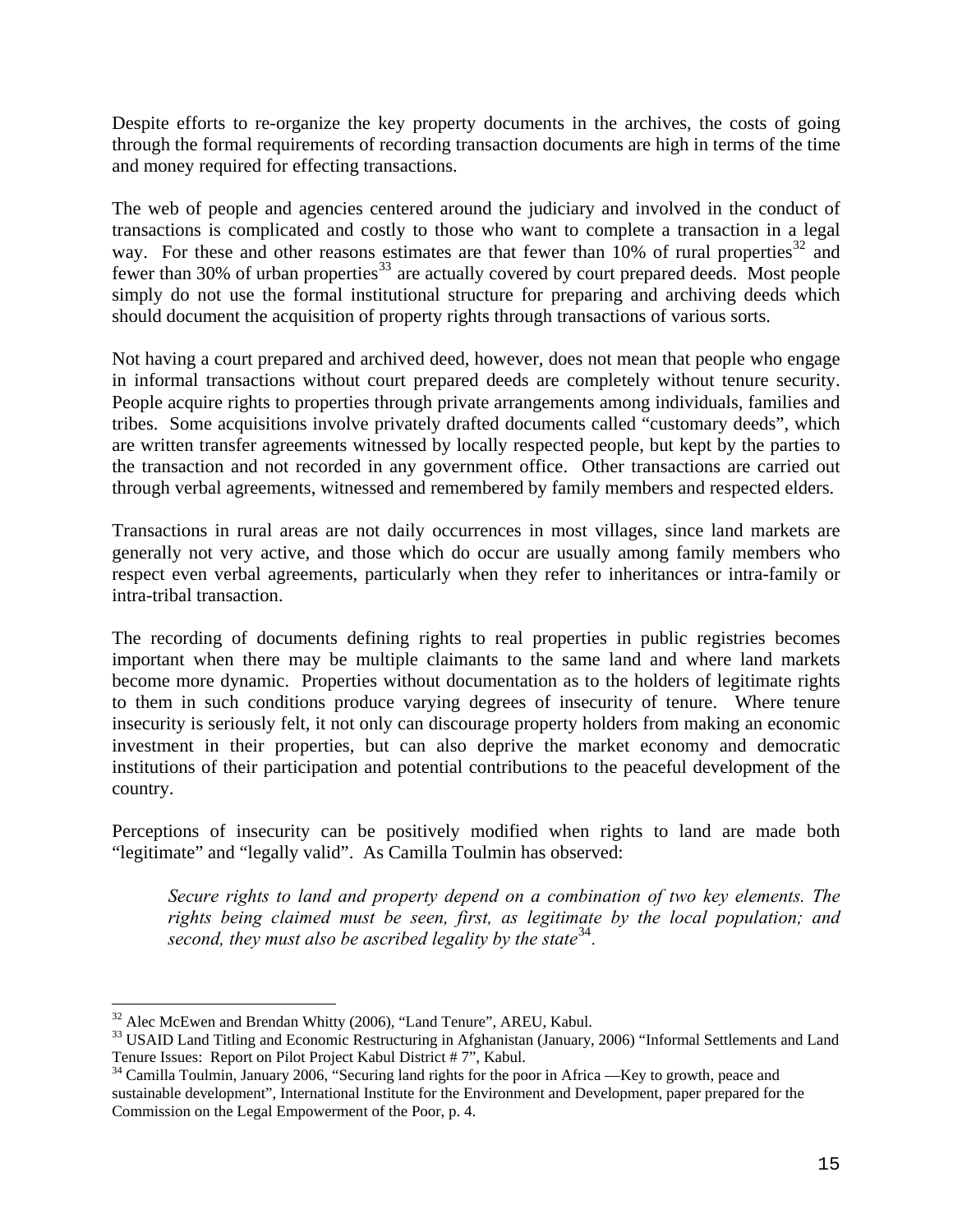<span id="page-15-0"></span>The customs and local traditions of Afghan communities provide rules which are often more effective in guiding the everyday lives of people than the laws and regulations emanating from the State's institutions. In such conditions rights to land may be viewed as legitimate in terms of being locally recognized, as in the customary deeds which describe transactions in land which are not prepared in accordance with legally defined procedures  $35$ . Similarly, government officials may issue apparently valid documents about rights to land, such as an allotment of land to a land developer despite strong local opposition. In such a case, the rights may be legally valid yet not considered socially legitimate, potentially leading to long-running local conflict.

Bringing about the conditions for land rights to be legitimate and legally valid—which is another way of interpreting the all important normalization of community-State relations--is of critical importance for the development of the country.

Delville<sup>[36](#page-15-0)</sup> suggests that two questions must be answered to reduce land tenure insecurity:

- What is the nature of the recognized rights to land: is the implicit model one of legally defined private property, or is the model one which starts with locally defined rights and rules?
- Is the system to administer the documentation of these rights capable of ensuring reliable management and be at the service of the general population?

### *6. Community administration of property records for agricultural land*

In many countries the answers to both of Delville's questions have focused on applying formal law to adjudicate claims to land, including privately held agricultural land, through technically trained field teams, in some instances giving a role to community involvement in the adjudication process in the final stages of validating the findings of the field teams<sup>[37](#page-15-0)</sup>. This approach also tends to focus on equipping and training field adjudication teams, and the developing of cadastral agencies for producing accurate parcel maps and the promotion of specialized governmental land registries for administering the legal documents which define property rights. These institutions of cadastre and registry must be equipped and trained to do their jobs properly, extending their services to the community typically through the use of information and communication technologies.

The RLAP team began very tentatively, with the expectation that at least in some rural Afghan villages, the private holders of agricultural land as well as housing and commercial parcels could be interested in documenting their rights in ways which could be recognized as legally valid by State institutions. Furthermore, we expected that their interest could be substantially increased if

<sup>&</sup>lt;u>.</u> 35 See Leon Sheleff (2000), **The Future of Tradition**, London: Frank Cass, for an introduction to the literature on customary law.

<sup>&</sup>lt;sup>36</sup> Philippe Lavigne Delville (2006), "Registering and Administering Customary Land Rights: PFRs in West Africa", World Bank Conference on Land Policies and Legal Empowerment of the Poor, Washington D.C., p. 2

<sup>&</sup>lt;sup>37</sup> For a review of the various approaches to land administration, including property records administration, see Tony Burns, Chris Grant, Kevin Nettle, Anne-Marie Brits and Kate Dalrymple (13 November, 2006), "Land Administration Reform: Indicators of Success, Future Challenges", Land Equity Inc.,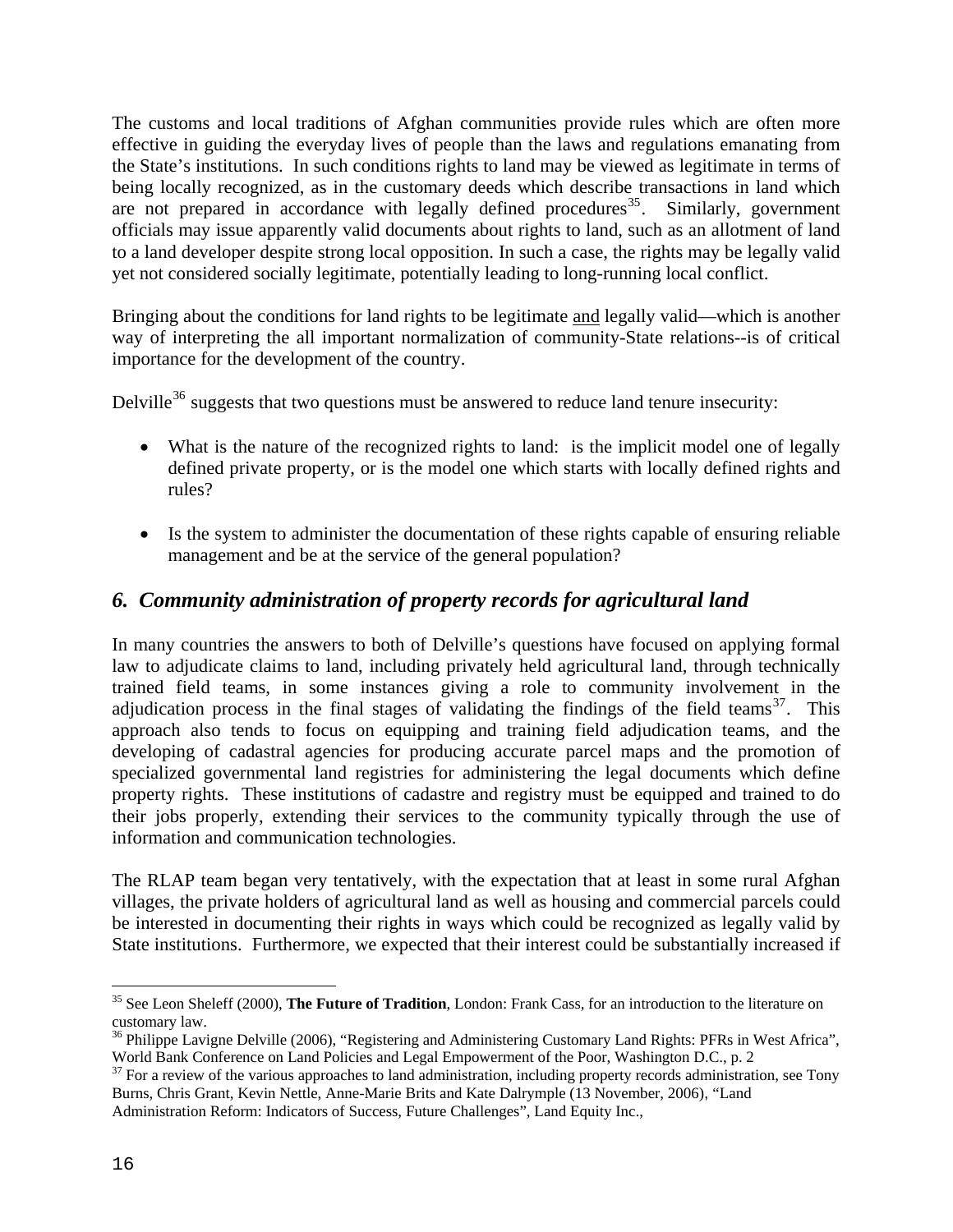<span id="page-16-0"></span>such documentation remains in the village and accessible to the local people, and under their control.

In the Afghan context a "community consultation" approach may be a more feasible way to try to answer both of Delville's questions about how to establish more secure land rights. As a step toward testing this approach, the Rural Land Administration Project (RLAP) was launched in June, 2006 primarily focusing on community consultations to define legitimate rights to rangeland $38$ .

The RLAP developed procedures for documenting legitimate rights to communal pasture lands in four test sites, but in one test site (Naw Abad, in Kunduz Province), the field team worked with community elders and leaders upon their invitation to reach local consensus about the legitimate holders of private ownership rights to agricultural land.

The village of Naw Abad in Chardara District, Kunduz Province, is a Kuchi<sup>[39](#page-16-0)</sup> settlement based on irrigated agriculture and on large tribally managed pastures close to the settlement as well as tribally allocated public pastures in the distant mountains. Village leaders were initially interested in working with the RLAP to document the legitimate rights of use of pasture lands, but then saw the relevance of the methodology used for pastures to the clarification of private rights to agriculture, housing and commercial parcels. This community interest in documenting property interests in agricultural land came in part from the difficulties experienced by some families in the recent past with returning migrants or their children or grandchildren, who claimed land in Naw Abad being used for many years by other people.

Both in situations of communal pastures and privately owned agricultural land, the project aimed to improve customary practices for administering rights to land. In particular the RLAP hypothesized that where a local consensus could be crafted about the rights people have to rangeland and agricultural land, such a local community definition should be the starting point to define rights to all land. This community focus, however, does not mean that the governmental agencies or the legal framework are irrelevant. On the contrary, the re-establishment of positive community-state relations is of critical importance for the stable and resilient administration of property rights. This paper focuses on the community as a locus for rural land administration and management. However, a national program has to strengthen the capacities of communities and state agencies to carry out these functions for the country to achieve a viable and effective governance system.

The community as a locus of governance concerning land ideally should be supported by the State through a clear policy and legal framework. The central government expressions of formal law are lacking concerning the community as the locus of land rights. However, at least a partial policy framework for such an approach is provided by the Multi-Ministerial Land Policy<sup>[40](#page-16-0)</sup>:

1

<sup>&</sup>lt;sup>38</sup> For a description of the rangeland focused work, see J. David Stanfield, Yasin Safar and Akram Salam, "Community Rangeland Administration: Focus on Afghanistan", paper prepared for the biennial congress of the International Association for the Study of the Commons (IASC), Cheltenham, U.K. July 14--18, 2008.

<sup>&</sup>lt;sup>39</sup> In this paper the terms "Kuchi" and "nomad" are used as having the same meaning.

<sup>40</sup> Islamic Republic of Afghanistan, *Draft Land Policy*, January, 2007.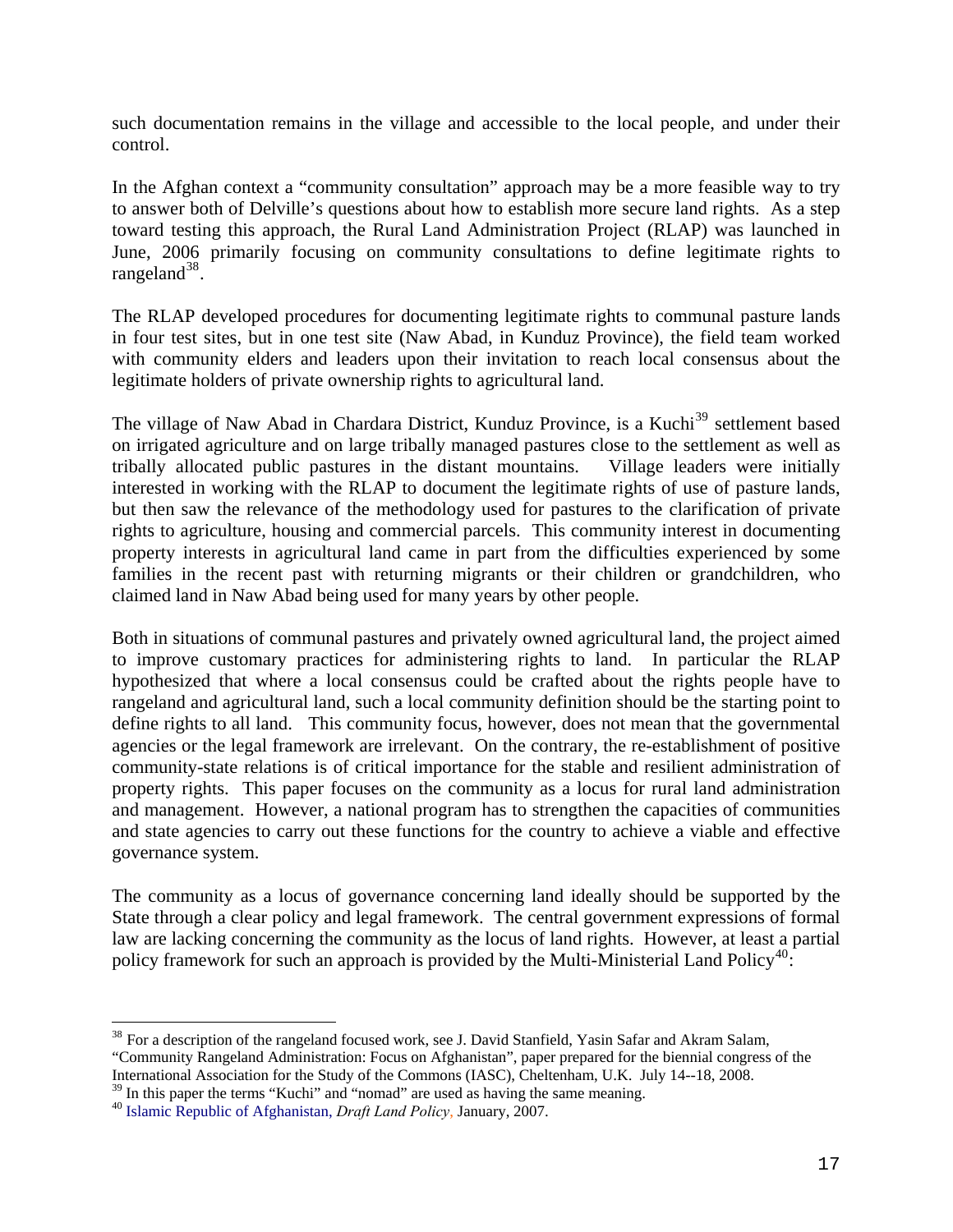<span id="page-17-0"></span>*2.2.7 Issue: Proof of Rights to Land: In most cases, proof of land rights is based upon tax records, Amlak registration, customary deeds, formal deeds and local knowledge. Some formal deeds are suspect or fraudulent; in some areas registered deeds have been destroyed during the years of conflict. Under such a chaotic property rights situation, it is imperative for the government to establish a realistic and effective method of property clarification process. Best practices and the reality in the country inform that community-based property adjudication processes that utilize local knowledge can be effective vehicle to re-identify local ownership.* 

#### *2.2.7 Policy*

- *It is a national policy that land ownership may be documented through a process of property clarification and certification process conducted at the community level.*
- It is a national policy that recognition be given to customary documentation and legitimate *traditional property rights affirmed by local knowledge, in accordance with a law to be issued to govern the regularization of property rights.*

The private ownership of agricultural land denotes certain rights of the holders, including but not limited to the right to exclusive use of a specific parcel or parcels of land; the right to use and enjoy the fruits of the land; the right to give the land to heirs; the right to sell the land or otherwise transfer ownership to another person. For most agricultural land which is claimed to be privately owned, while legally valid documentation may be absent, there are reportedly few conflicts about ownership or about the boundaries of such land parcels<sup>[41](#page-17-0)</sup>. As mentioned above, however, most such properties are not covered by a legally prescribed deed. Should owners want to sell or mortgage such properties, and should the potential buyer or lender want a legal deed, the transaction would not be easy to undertake.

### *7. The Community in the RLAP*

The RLAP defined a community as a settlement with a locally known name and a served by functioning council or *shura*. Traditionally village councils include village elders as representatives of the main families/clans of the village, and meet only when the elders agree that there is a need to meet. While the Constitution calls for the creation of elected village councils, six years after independence there have been no such elections, although the Ministry of Rural Development and Reconstruction has sponsored the organization of councils for the administration of funds to install needed infrastructure through the National Solidarity Program. The RLAP selected villages for the development and testing of community based land administration which had experience with an NSP shura for at least two years.

Typically each of the selected communities also had the services of an *Arbab* (since the test sites were in the North), although the function of linking the community with outside agencies also is frequently done by an influential *mullah,*[42](#page-17-0) or head of a local cooperative.

1

<sup>&</sup>lt;sup>41</sup> See Alec McEwen and Brendan Whitty (2006), "Land Tenure", Case Study Series, Afghanistan Research and Evaluation Unit, Kabul.

<sup>42</sup> See Mirwais Wardak, Idrees Zaman and Kanishka Nawabi, July, 2007, "The Role and Functions of Religious Civil Society in Afghanistan", Cooperation for Peace and Unity, Kabul, for a useful discussion of the importance of local and regional religious leaders.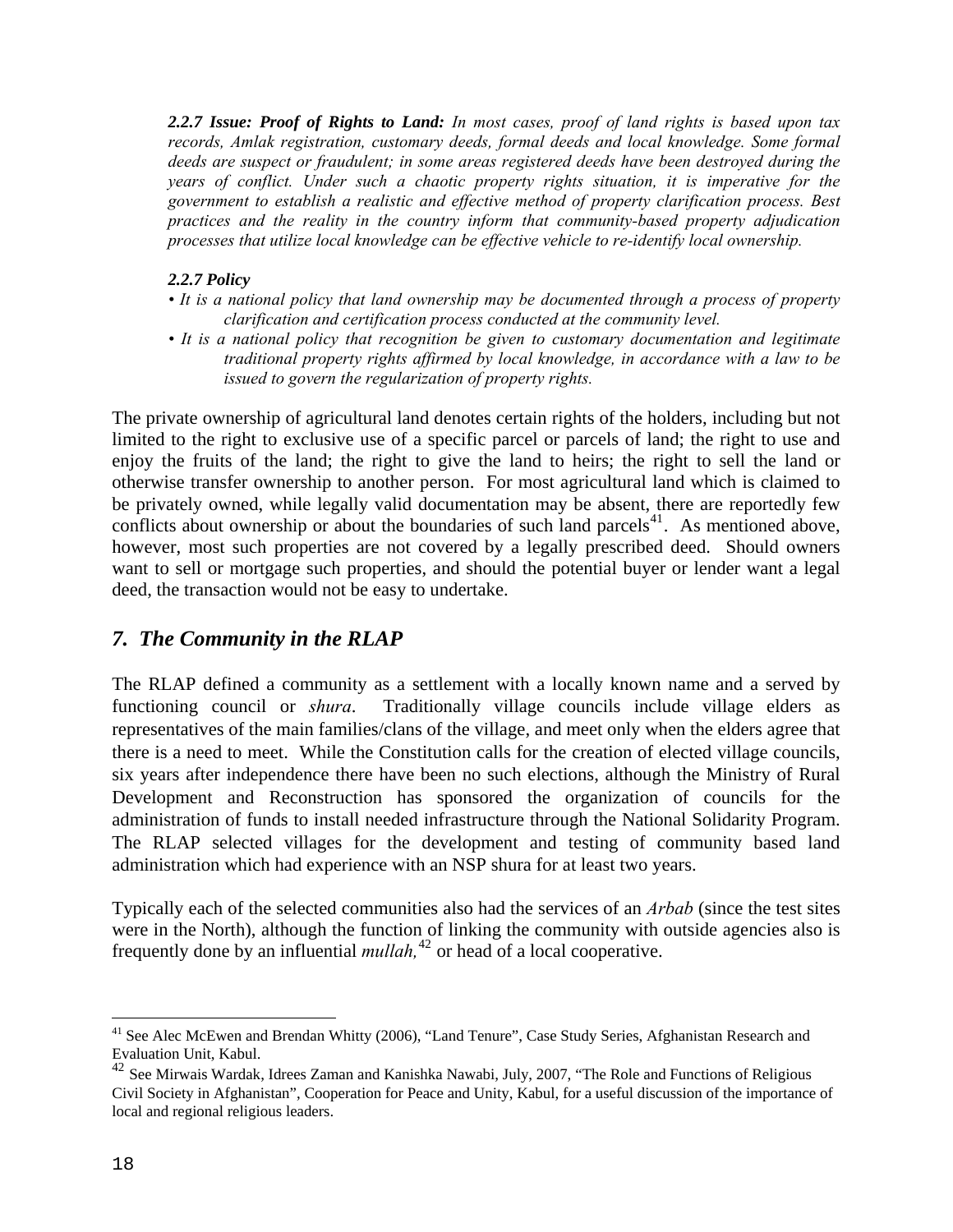<span id="page-18-0"></span>The focus on "community consultation" for defining legitimate rights to land and for administering the documentation of these rights is not an idea invented by the RLAP. The Ministry of Urban Development and the Municipality of Kabul have developed a similar approach for regularizing the tenure of some informal settlements in Kabul<sup>[43](#page-18-0)</sup>. The draft Land Policy in reference to land tenure in informal settlements, states in Section 2.2.4: "The government shall promote land tenure regularization in these areas in collaboration with relevant communities based on standards to be established by law". In a review of land registration options for Afghanistan, McEwen and Sharna<sup>[44](#page-18-0)</sup> make the following recommendation:

*Any future system for land registration should be rooted at the community level. The system will be able to draw upon community knowledge, practical understanding of local issues, and tried and tested (if sometimes imperfect) systems to resolve disputes. By directly engaging the community, the system will be viewed as transparent, equitable and legitimate. Also, implementation costs can be kept to a minimum and public access to records will be improved* 

In other countries, similar ideas are being tested. For example, in Benin, Village Land Tenure Management Committees have been adjudicating title and are administering the resulting property records<sup>[45](#page-18-0)</sup>. In Tanzania, Village Land Committees validate claims to land, and Village Land Registries administer the land records, in coordination with District Land Registries<sup>[46](#page-18-0)</sup>.

## *8. Legitimizing rights to agricultural, housing and commercial parcels in villages*

Through the RLAP, discussions were held on the viability of the community approach for the documentation of legitimate rights to privately owned agricultural land and housing parcels in villages, and the recording of rights to such parcels in community land records files. Procedures for this activity were developed upon invitation by the Naw Abad Village *Shura*, after the village leaders saw the benefits of the work done to record agreements about the legitimate users of rangelands.

A method was developed, called  $ADAMAP<sup>47</sup>$  $ADAMAP<sup>47</sup>$  $ADAMAP<sup>47</sup>$ , which produces a parcel specification form for each agricultural land parcel, usually privately owned. This method involved the following main steps:

*.* 

 $\overline{a}$ 

<sup>43</sup> See USAID Land Titling and Economic Restructuring in Afghanistan, January 2006**,** "Informal Settlements and Tenure Issues", Kabul.

<sup>&</sup>lt;sup>44</sup> Alec McEwen and Sharna Nolan (2007), "Options for Land Registration", Afghanistan Research and Evaluation Unity, Working Paper Series, Kabul, p. 23.

 $45$  See Delville op cit, p. 4-5.

<sup>46</sup> Government of Tanzania, *Village Land Act 1999; s. 8, 54, 58 & Regulations 61-74 (2001)* 

<sup>&</sup>lt;sup>47</sup> See Annex 1 for a brief summary of the ADAMAP methodology for arriving at signed agreements as to the legitimate users of parcels whose boundaries are described on delineated satellite imagery.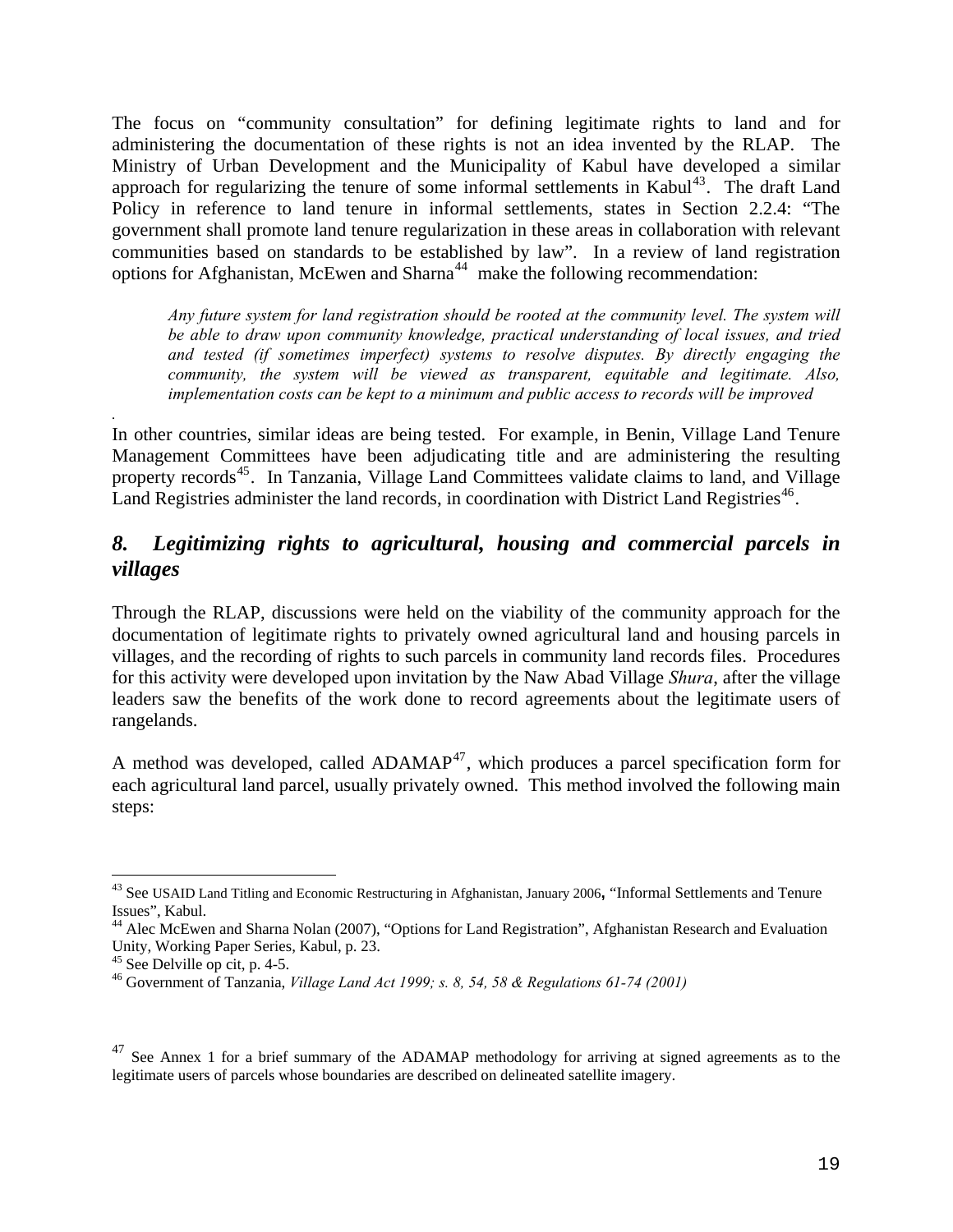*A*sk for community cooperation *D*elineate the boundaries of privately held parcels *A*greements are prepared concerning the legitimate users of the privately held parcels. *M*eet, discuss and approve the agreements and delineations *A*rchive the agreements and delineated images Prepare for the continual updating and secure archiving of property records.

In some instances agricultural land parcels are State owned, and are also be described by parcel specification forms. Annex 4 shows the format of the agricultural, housing and commercial land parcel specification form, and Annex 5 contains the instructions for filling in that form and for delineating privately owned parcel boundaries.

Using the ADAMAP methodology the village team which prepares the parcel specification forms, simultaneously delineates the boundaries of parcels to which the forms refer, and gives them unique identification numbers. Figure 6 shows a satellite image, plotted at a scale of 1:2,000 being used for delineating irrigated agricultural land parcels in the village of Naw Abad. Each form produced by the field team in consultations with the owners or their representatives, is reviewed by a group of village elders who sign each form when in agreement with its contents.

### **Figure 2: Satellite Image Used to Delineate Ag Land Parcels**



The field team selected a block of 100 privately owned parcels by inspecting satellite imagery. Prior to doing the field work, the team verified that the Cadastral Survey had maps and parcel cards available for those same parcels, albeit from 30 years earlier. Through consultations with the owners of the 100 parcels, their boundaries have been delineated on high resolution Quickbird satellite imagery plotted at the scale of 1:2,000. They were assigned a unique number, and ownership and use information were noted on a specific parcel specification form for each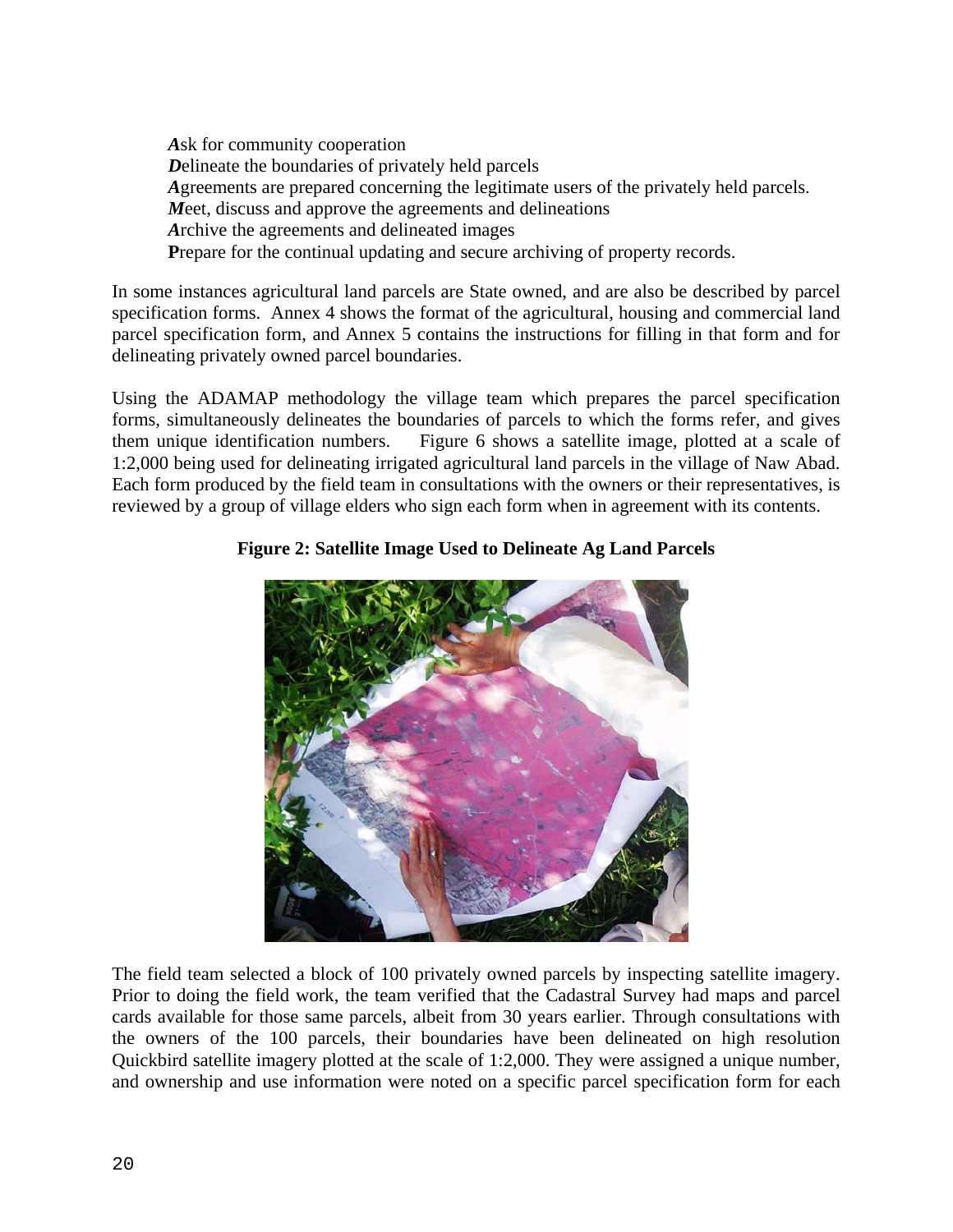parcel. Subsidiary users and the names of the sharecroppers or other users were noted in the appropriate places of the model form.

To limit the likelihood of unauthorized modifications to the forms or boundaries, two procedures were devised:

- 1) There should be a log book, listing all forms in sequential order with basic information about each parcel, including the ownership. Any subsequent modification of a form must be authorized by the *Shura*, and so indicated on the forms and in the log book.
- 2) The delineated parcel maps are digitized, and the forms are digitally photographed. Subsequently these digital records are combined into a simple GIS and archived in an appropriate governmental agency.

The experience with the community based land records management method in Kunduz was quite positive. The community welcomed the approach to their generating and managing the archive of documents pertaining to private (and in some instances State) agricultural land.

However, due to the limited testing of methodologies for cropland during the pilots, any extension of the approach will require additional piloting to develop further amended methodologies suitable for ownership of croplands. This includes the role of 'Village Recording Secretaries' designated by the community council, who shall be responsible for the management and archiving of delineated satellite images and parcel forms and who need training in the procedures for maintaining and updating cropland ownership records and maps. Also, questions pertaining to the amount of review needed of the field teams' work on boundary delineation and parcel register forms and how to control unauthorized changing of parcel records need to be addressed further. Finally, ownership and boundaries of state-owned cropland parcels needs to be done unanimously to assure proper recording.

### **Figure 3: The village-based parcel register for private agricultural land**

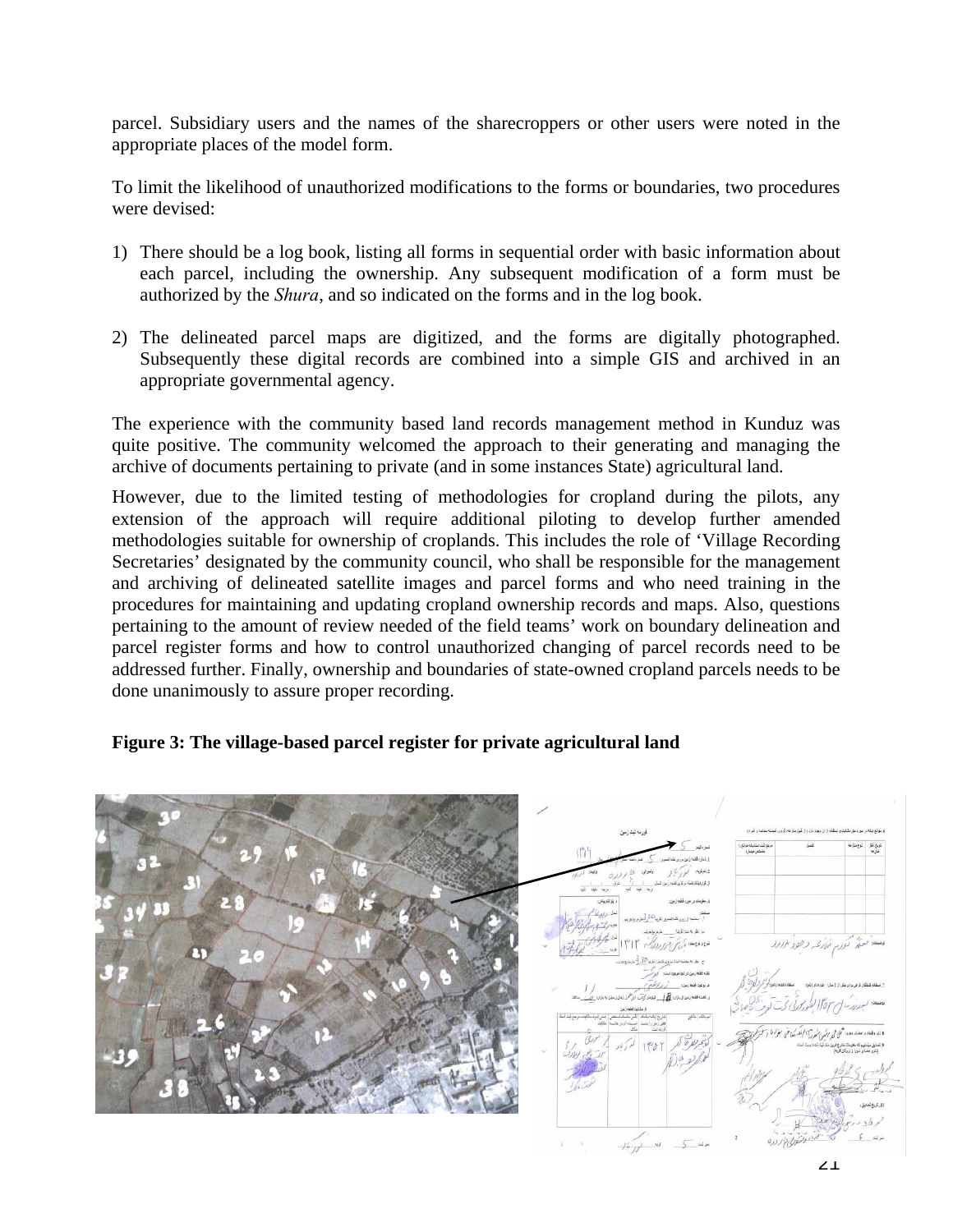<span id="page-21-0"></span>Shura members from Naw Abad asked for the satellite imagery covering the remaining agricultural land parcels of the village, and blank copies of the parcel forms so that they can complete the file of maps and forms for all of the privately owned agricultural land parcels of the village $48$ .

### *9. State Involvement in Rural Property Records Administration*

Our search for a community based administration of property records is in part a recognition of the incapacity of the central State to install a State bureaucratic administration of property records, as was last seriously attempted in the 1960s through the ambitious cadastral survey. This incapacity in turn is rooted in the lessons learned from the Communist—Muhajadeen— Taliban failed efforts to establish a strong central state. Communities will not accept such a model. Moreover, local communities have developed governance capabilities as a matter of survival. In the words of Nazif Shahrani:

"In the name of creating national unity, the state under its various long-and short lived regimes, systematically undermined the identity and local autonomy of distinct ethnic and sectarian communities. In response, the local communities saw the state as the main source of their oppression and they devised complex social mechanisms to insulate themselves from direct contact with government agents and agencies...Local communities isolated themselves from corrupt government officials by creating community-based parallel power structures (that is, a strong Sharia-governed civil society) to resolve internal problems locally through their own trusted leaders, both religious and secular. It was indeed, these trusted local figures who emerged during the anti-Soviet jihad as the leaders and commanders of many local resistant units across the country (Shahrani 1998, 230)

The brief experiences of the RLAP showed at least in some local communities there is a great interest, commitment and capacity for implementing the local land records administration model, as one aspect of a vibrant community based governance system. To respond to these interests, procedures reported in this paper have been developed to draft agreements among the landholders, village leaders and elders as to who are the legitimate owners of agricultural land, as well as house and commercial plots of land in villages.

Following the formalization of these agreements among these various groups, their signing and witnessing by village leaders, and delineation of private parcels to which the agreements refer on satellite imagery, these documents are archived in the care of a villager named by the Elders in a safe house or room in the village. Copies are filed with Provincial government land administration institutions.

 $\overline{a}$ 

 $^{48}$ The paper by McEwen/Nolan paper offers some useful suggestions for this private parcel tenure recording. Alec McEwen and Sharna Nolan, Op.Cit.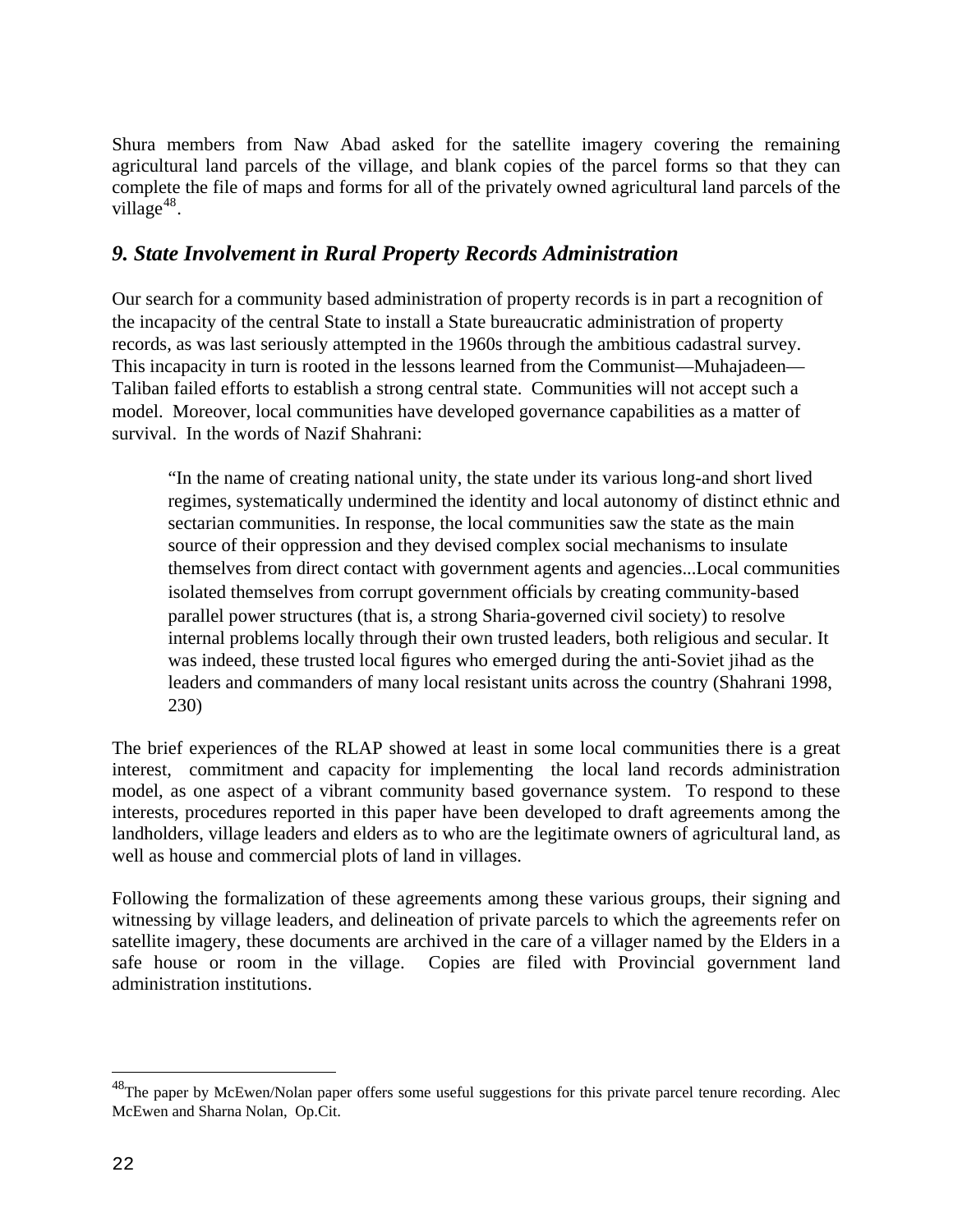This experience is an example of community self-governing capacities which in small ways accumulated across the country can form the basis for the rebuilding of Afghanistan. Again in the words of Shahrani:

…we must chose to build our future national state on the proven strengths of our "civil society", the powerful self-governing community structures that have re-emerged as part of the blessings of our nations' most recent struggles…. (p. 240)

To this point in time, the contributions of the State to the community based property records administration are mostly theoretical, since they have not been seriously tested in practice. As far as the Judicial preparation and archiving of deeds, Judges consult with the Amlak for rural property ownership certification. It is conceivable that Judges could consult with communities for such certification in the future, for the few instances of people who go to Judges to conduct transactions.

A second linkage with the State bureaucracy could be its offering of an archival service to safeguard copies of community prepared property rights documentation.

A third linkage could be technical assistance to communities as they conduct the documentation of legitimate private and state ownership claims—to help assure the validity of the information collected and its presentation in a more or less standard format.

Diagram 1 shows the RLAP proposed information flows for the production and archiving of private land parcel specification forms and maps, with the initiative held by communities but with monitoring, capacity building, supervision and archiving functions being carried out by governmental agencies. Their capacities for carrying out these functions have to be strengthened.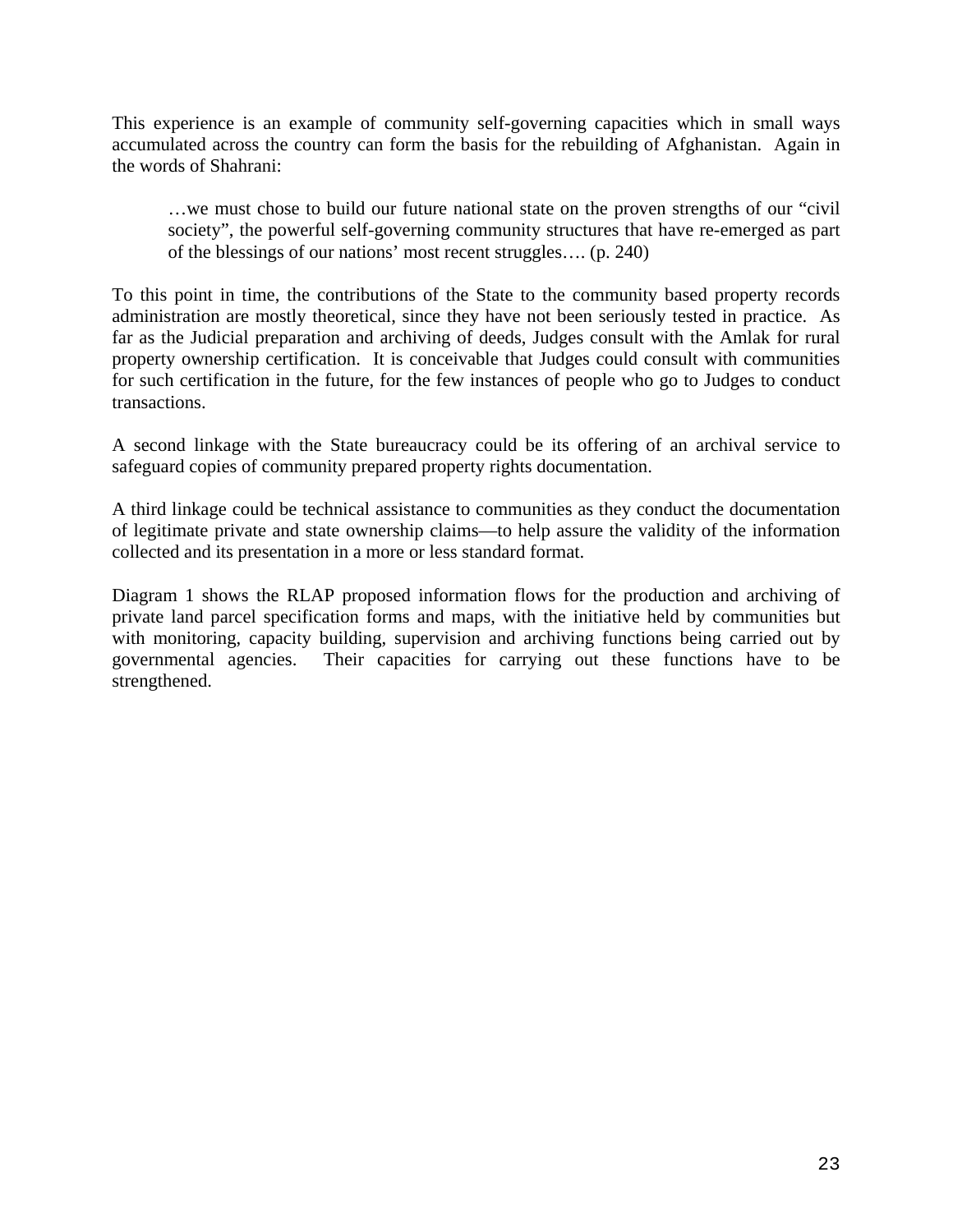<span id="page-23-0"></span>

## *Diagram 1: Information Flows for Private Land Forms and Maps*

A fourth linkage is the assembly of information about community land uses and approximate values. On the parcel form, there is also a place to describe the type of land in the parcel. The purposes of this item are:

- 1) to enable a statistical tabulation of this data for describing the main types of agricultural land for MAIL's planning purposes; and
- 2) to coordinate the estimation of the value of the parcel derived from its productive potential. This will be used in cases where some simple "contribution" system is devised in the future for supporting the village *Shura*'s land records management activities. This question has also been used to explore whether villagers can readily classify parcels using the criteria proposed.

### *10. Conclusions*

In the words of Alden Wily: "Democratisation of land administration and management should be an objective of all countries"<sup>[49](#page-23-0)</sup>. This principle is particularly relevant to Afghanistan as the Afghans try to create a democratic political economy. A corollary of that principle is that the nearer the administration of property records is to landholders, "the more accessible, useable and used, cheaper, speedier and generally more efficient the system will be." Of course, this hypothesis cannot be carried to the extreme of every hamlet operating its own land registry, or

<u>.</u>

 $49$  Alden Wily (op.cit), pp 1-2.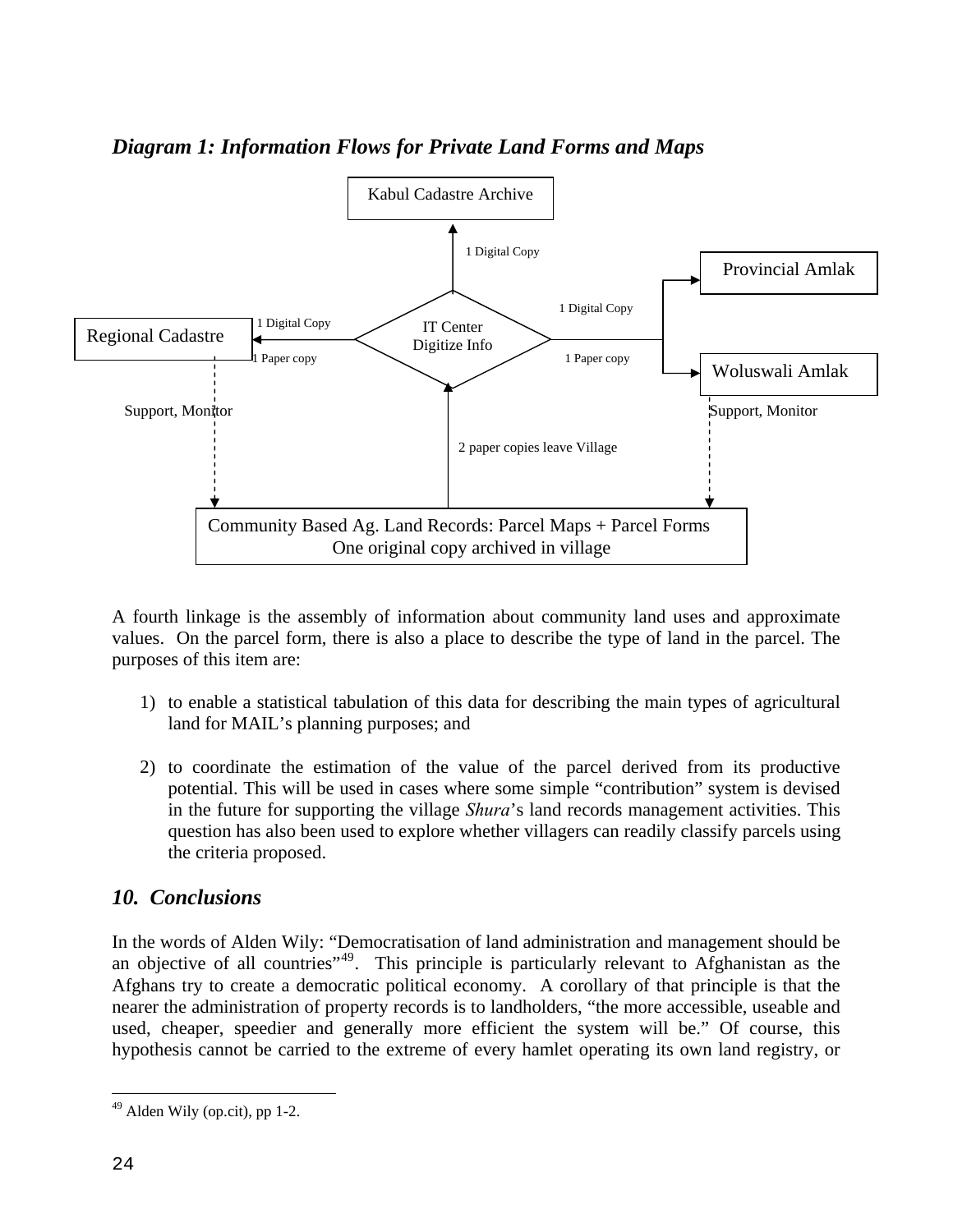else the system would be inordinately expensive. But particularly in Afghan conditions of State institutional weakness where the institutions of the State are not well connected to the population, re-establishing the confidence of the people in its governing institutions, particularly land governing institutions by making them transparent and observable at the local level, is of fundamental importance.

The experiences of the RLAP with the local legitimization of rights to pasture lands has shown that a potentially very complicated process can with local consultations be handled relatively simply and quickly. The community definition of such rights is entirely feasible, relatively simple and normally quickly accomplished. Moreover, village leaders are quite willing to keep those records and commit to updating the agreements when the conditions change requiring changes.

Taking that experience another step and applying the same principles of community legitimization of property rights to privately owned agricultural land showed that the generation of property records at the community level is not only feasible but that village elders are willing to do much of the work themselves, using the training, technical support, satellite imagery and parcel specification forms provided to them. Part of this enthusiasm at the local level is the awareness by village elders that they retain the records that they produce and are responsible for updating them as changes in rights or boundaries occur.

Government agencies can support this community dual property records focus by helping to build the capacities of communities to administer property records, monitoring their work, providing backup digital archiving, providing plotted satellite images, and assistance with the formulation of rangeland improvement plans. The capacities of Amlak, Cadastral Survey, Land Resources, and Woluswali (District) Heads to perform these functions have to be strengthened, as does the legal framework.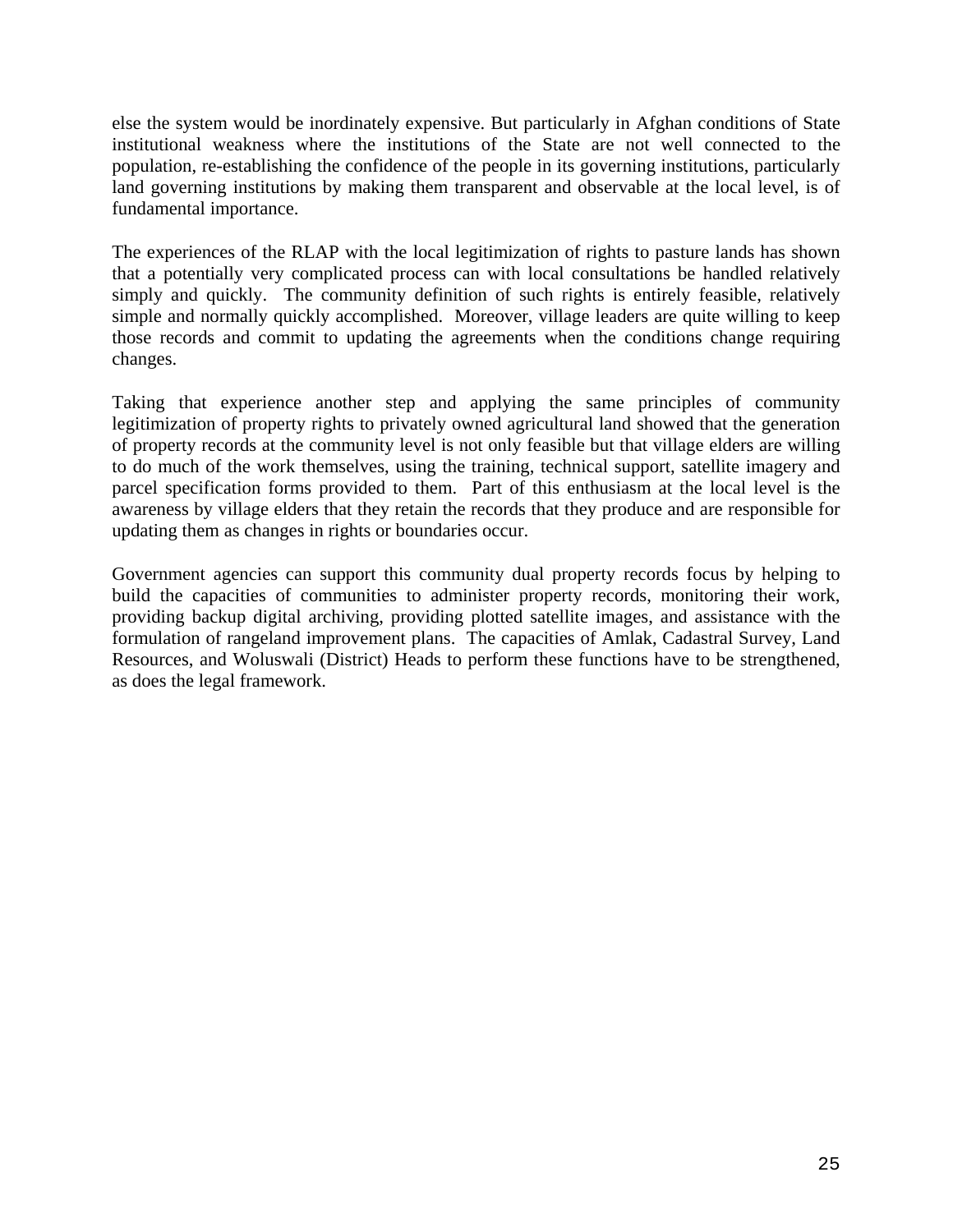### <span id="page-25-0"></span>**Annex 1: ADAMAP—Private Parcels**

### **The ADAMAP methodology for producing and recording documentation of private rights to rural land parcels.**

2.1 Step 1: Ask the community

A two person team composed of a cadastral surveyor and a community mobilization specialist goes to the target community—that is, a village where the residents have hold and use agricultural land—and meets with the elders of the village. They take examples of the work done to establish evidence of the legitimate holders of rights to agricultural land in other villages and explain the goal of their work, which is to help villages provide accurate information to the residents about who are the owners of agricultural land by providing certain tools to the villagers. These tools include:

1) satellite images of the rangeland areas used by village families, which the villagers will use to mark the boundaries of the different rangeland parcels used by villagers;

2) assistance to fill out the village agreements as to who are the legitimate holders of agricultural land, as well as house and commercial parcels;

3) cabinets and folders in which to store the agreements and delineated images.

4) assistance with the training of village personnel in the administration and updating of information concerning the privately held land parcels..

If the community agrees with this proposal, then the next steps can be undertaken. If the community leaders are not interested, then the team moves on to the next target community. The discussion of the proposal may take several visits, and may involve large numbers of people. Even people from neighboring villages may be involved, in order to conduct comparable activities in all neighboring villages, with the purpose at some point in the future of consolidating the administration of property records of several neighboring villages in one place, perhaps the Woluswali. Agreement and mutual respect is absolutely necessary for proceeding to the next step. Once agreement is reached, the team should visit the agricultural and village settlement areas, and take some GPS readings of visible landmarks to be able to order the proper satellite imagery.

2. Step 2: Delineate privately held parcel boundaries.

The drawing of the privately held parcel boundaries requires:

--Getting of the satellite imagery of the proper scale. Clear imagery at the scale of 1:5,000 usually adequate for agricultural land parcels, although sketches at larger scales may be necessary for housing and commercial properties. ISAF is building the capacity of AGCHO to provide imagery at various scales; arrangements must be made with ISAF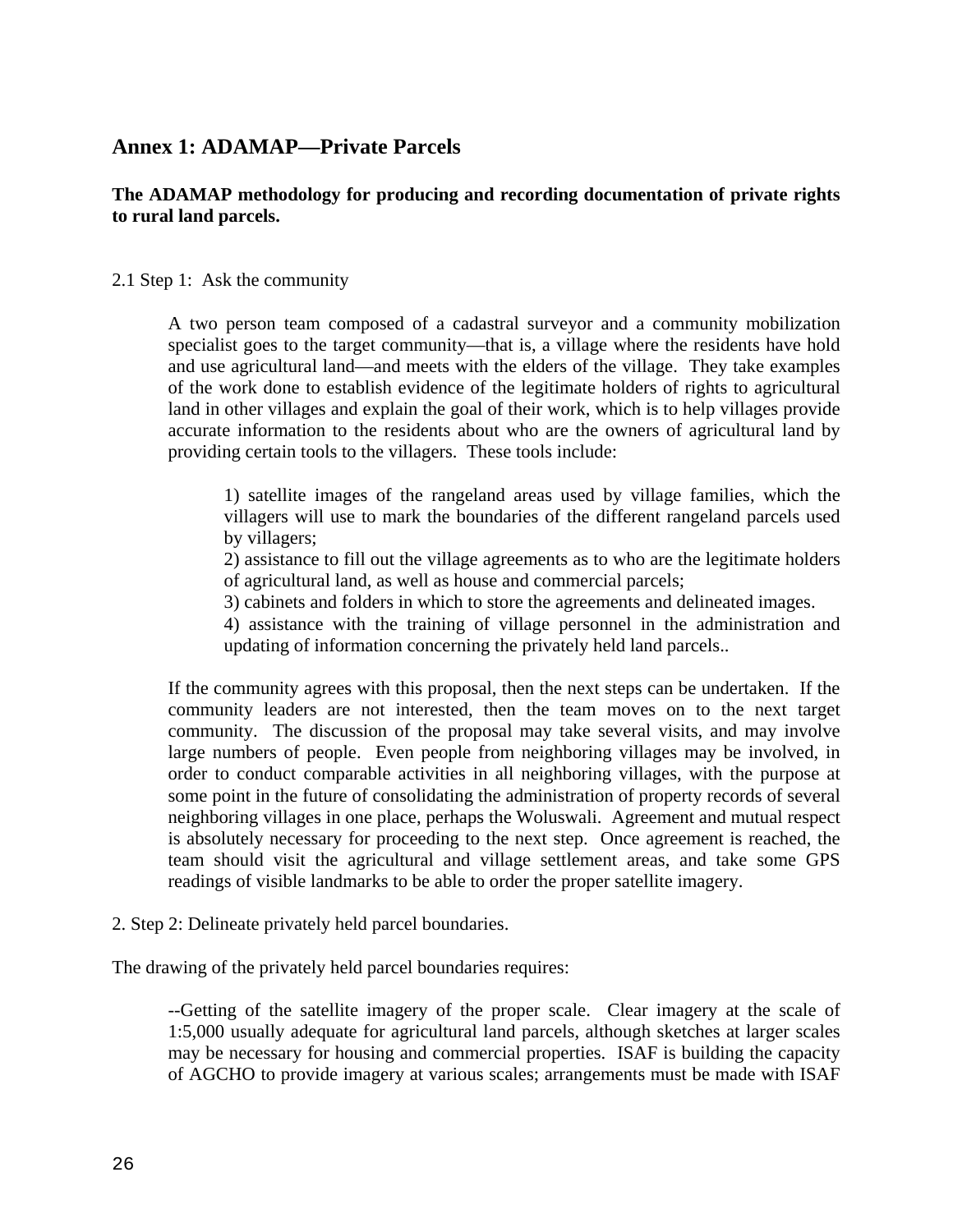and AGCHO well in advance of the needs of field teams, and the coordinates of the desired coverage areas provided.

--With the imagery, the team returns to the village, and walks the boundaries of the privately held parcels with village representatives, marking the boundaries on the images using appropriate line symbols. The team at this stage should include one cadastral survey engineer with training in photo interpretation and with training and experience working with villagers on land matters, a community mobilization specialist with some training in photo interpretation, and a cadastral specialist from the regional Cadastral Survey. If the community is of a special ethnic/linguist composition, a fourth person from that ethnic/linguist group may be added.

#### 3. Step 3: Agreement

The preparation of the community private parcel specification form is the next step. A form is filled out for each parcel. See the model form in Annex 2, and the instructions for filling out that form in Annex 3. All of the legitimate holders of rights to the agricultural and housing/commercial parcels must be recorded in the form.

The local mullah's, elders, cooperative directors, Arbabs and Maliks should be good sources of information about who are the holders of private rights to parcels.

The agreement must be signed by the holders of private rights identified on the form, by the village elders, Arbabs/Maliks, and by members of the village shura if there is one. The boundaries must be agreed to and signed by neighboring landholders.

#### 4. Step 4: Meet and Approve

The signed forms and the delineated images should be put on display at a prominent but secure place in the village, and a shura convened of all village residents and also notifying absent family members to gather at a specific time and place to discuss the specification forms and boundaries of the privately held parcels.

A representative of the Cadastre will then come to the village and examine the specification forms and delineated images, using a checklist of factors to verify that the work has been properly done. He will leave a signed checklist attached to each pasture agreement. If there is some problem with the preparation of the forms or with the delineation of the images, errors will be corrected. For those problems which cannot be corrected easily, the Cadastral Specialist will present a written memo to the Village Elders and Woluswal describing the problem and how to resolve it.

#### 5. Step 5: Archive

Only after there is general approval to the final versions of the specification forms and of the delineated parcel boundaries, then two other identical forms should be prepared for each privately held parcel, giving a total of four identical, signed agreements for each parcel: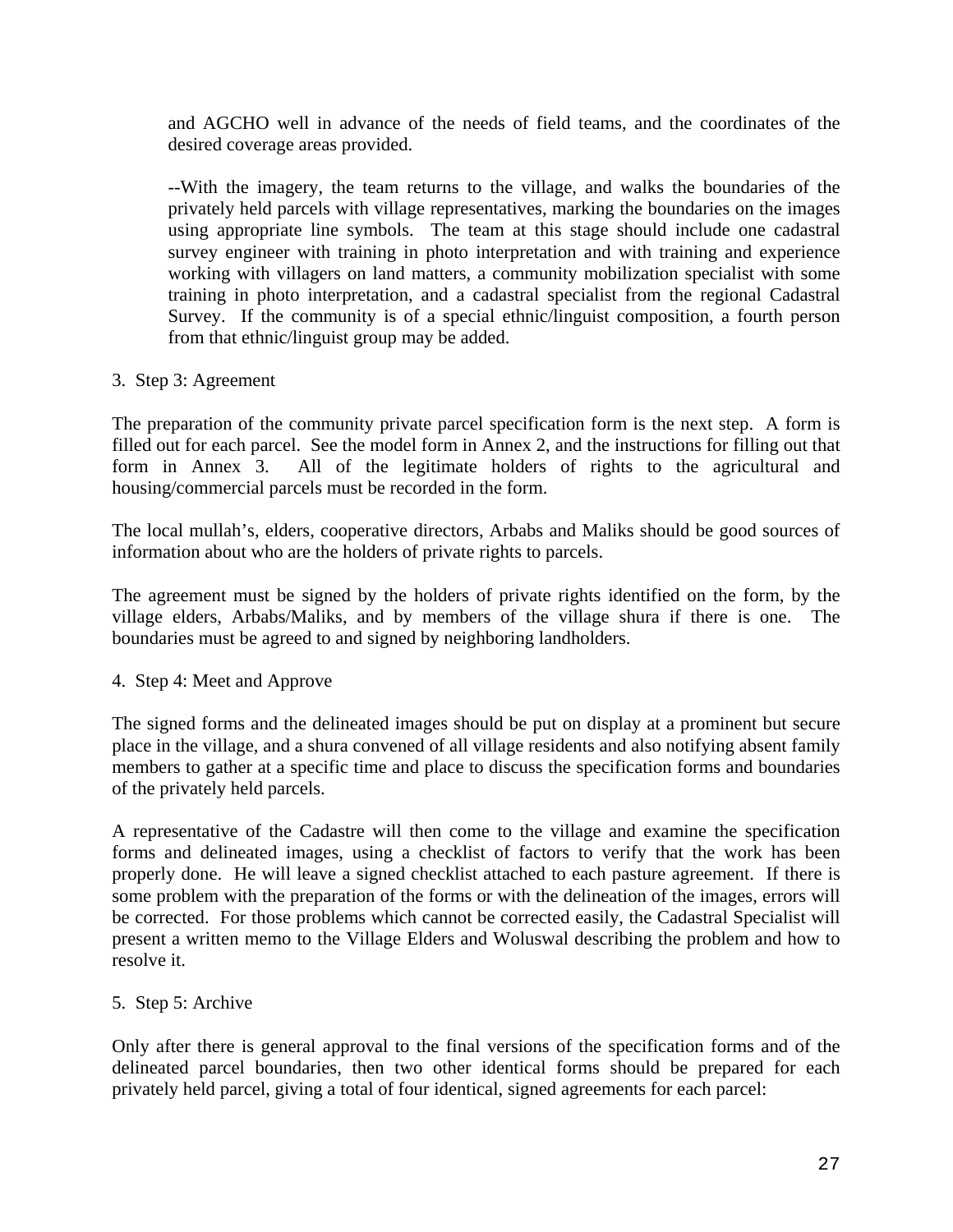One to remain in the village archive One to the landholder One to the Woluswali Amlak One to the Provincial Cadastre

Digital copies will be sent to the Kabul Cadastral Archive, the Provincial Amlak, Provincial Cadastre.

An exact copy of the delineated images showing parcel boundaries and numbers will be prepared to be taken to Kabul to be digitized. A paper copy of the delineated image plus a digital copy of each specification form aong with a digital copy of the delineated parcel image should be filed with the Central Cadastral Office Archive.

6. Step 6: Prepare village and Woluswali capacities for administering property records, particularly their updating once the specification forms and delineated images are initially completed.

A records administration improvement team will then visit the communities within each Woluswali to help improve the administration of the property records, including the back up of updates as they occur in the paper and digital archives.

In summary, the RLAP devised the A-D-A-M-A P method for community based administration of property records for agricultural and housing/commercial parcels:

*A*sk for community cooperation *D*elineate the boundaries of rangeland parcels *A*greements are prepared concerning the legitimate users of the rangeland parcels. *M*eet, discuss and approve the agreements and delineations *A*rchive the agreements and delineated images Prepare for the continual updating of property records at the village, Woluswali and Provincial and Central levels.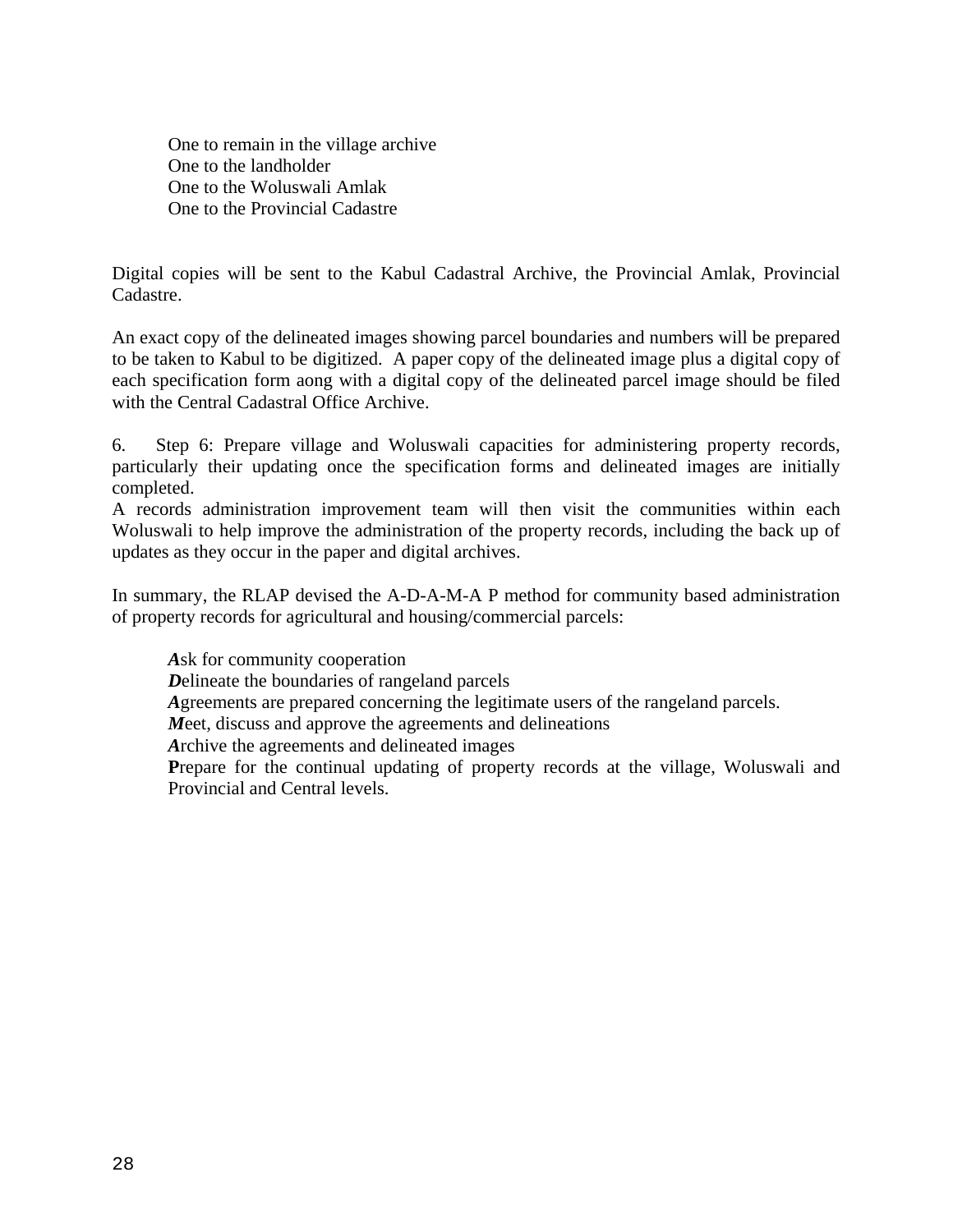# <span id="page-28-0"></span>**Annex 4: Private Parcel Specification Form-Revised**

| 1. Location:                                                                                           |                         |                |
|--------------------------------------------------------------------------------------------------------|-------------------------|----------------|
| 2. Form Number:                                                                                        |                         |                |
| <b>a. Parcel Number On Map/Image:</b> _______ b. Number of Origin Parcel: _________ c. Date: _________ |                         |                |
| 3. Information about the Parcel:                                                                       |                         |                |
|                                                                                                        |                         | d. Bounded by: |
| Area:                                                                                                  |                         |                |
| a. Calculated from Map/Image: Approximately _______ Jeribs.                                            |                         |                |
|                                                                                                        |                         |                |
|                                                                                                        |                         |                |
| <b>Uses of Land Parcel—according to farmer</b>                                                         | in<br><b>Area</b>       |                |
|                                                                                                        | each<br>use<br>(Jeribs) |                |
| e. Garden                                                                                              |                         |                |
| f. Orchard                                                                                             |                         |                |
| g. Irrigated, water available throughout the growing season,                                           |                         |                |
| h. Irrigated, water available only sporadically;                                                       |                         |                |
| i. Rain-fed, produces a crop every year                                                                |                         |                |
| j. Rain-fed, produces a crop every year, but very low yield                                            |                         |                |
| k. Rain-fed, must leave fallow every other year                                                        |                         |                |
| l. Other ag. use (specify)                                                                             |                         |                |
| m. Not used for agriculture (specify)                                                                  |                         |                |

Total Area \_\_\_\_\_\_\_\_\_\_\_\_

**l. Distance of parcel from market: \_\_\_\_\_\_\_\_\_km** 

 **4 - OWNERSHIP OF PARCEL** 

| $Owner(s)Name(s)$ and Father's<br>Name(s) | Date present<br>owner<br>acquired<br>land | the address of<br>owner's residence | If private owner, Basis for proving ownership, and<br>location of documents establishing<br>ownership |
|-------------------------------------------|-------------------------------------------|-------------------------------------|-------------------------------------------------------------------------------------------------------|
|                                           |                                           |                                     |                                                                                                       |
|                                           |                                           |                                     |                                                                                                       |
|                                           |                                           |                                     |                                                                                                       |
|                                           |                                           |                                     |                                                                                                       |
|                                           |                                           |                                     |                                                                                                       |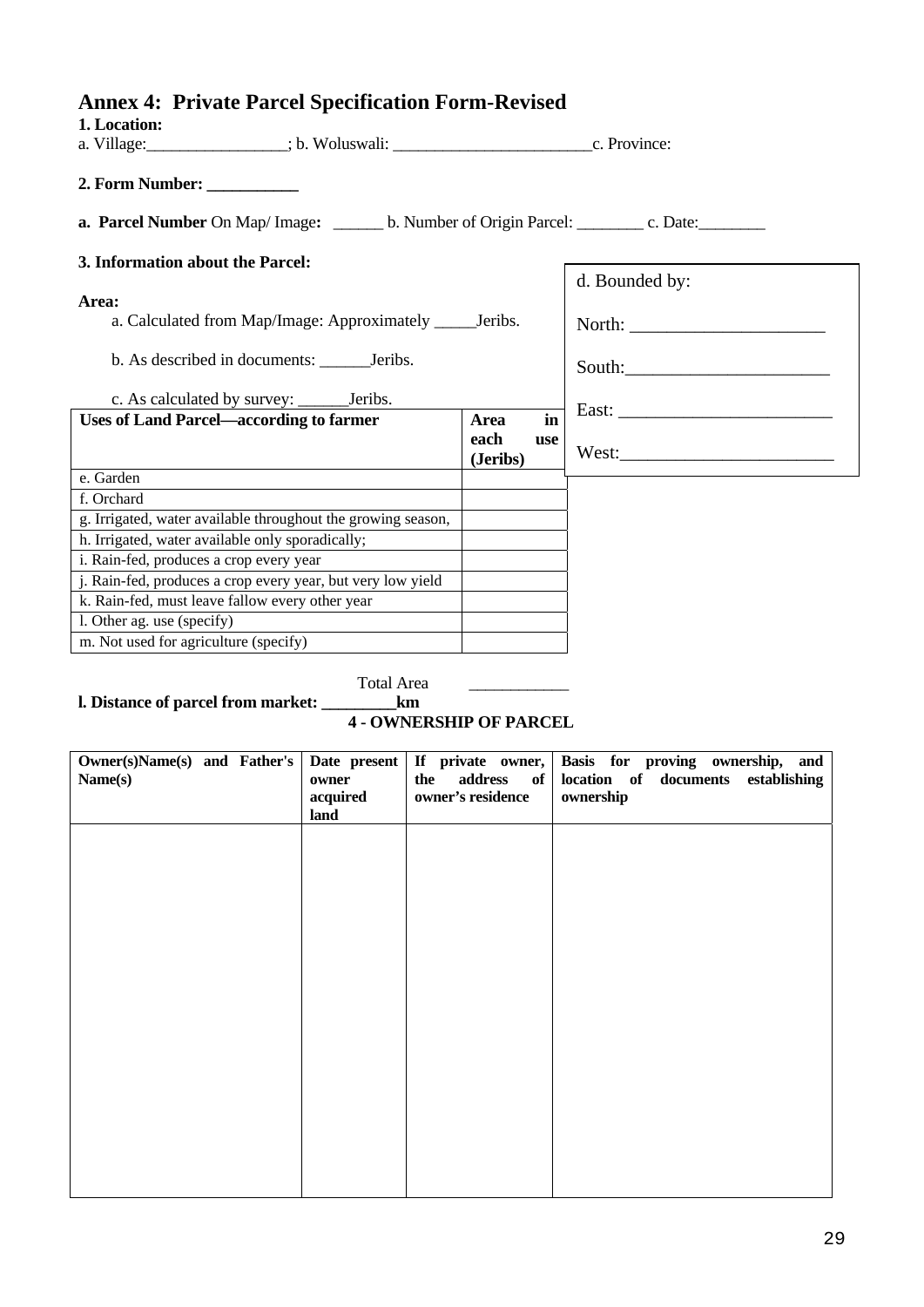#### **5 - RESTRICTIONS ON OWNERSHIP AND USES, SUCH AS CONFLICTING CLAIMS, MORTGAGES, COURT DECISIONS, OTHER RESTRICTIONS:**

| Date<br>of<br><b>Starting</b><br><b>Restriction</b> | <b>Type</b> | <b>Description</b> | Location of Documents<br><b>Restrictions</b> | <b>Defining</b> |
|-----------------------------------------------------|-------------|--------------------|----------------------------------------------|-----------------|
|                                                     |             |                    |                                              |                 |
|                                                     |             |                    |                                              |                 |
|                                                     |             |                    |                                              |                 |

**Comments:** 

**6. Subsidiary users for more than 2 years: Renter's Name: User's Name:** 

**Comments:** 

**7. Printed name(s), title and signature(s) of person(s) who provided the information for the Form:** 

**\_\_\_\_\_\_\_\_\_\_\_\_\_\_\_\_\_\_\_\_\_\_\_\_\_\_\_\_\_\_\_\_\_\_\_\_\_\_\_\_\_\_\_\_\_\_\_\_\_\_\_\_\_\_\_\_\_\_\_\_\_\_\_\_\_\_\_\_\_\_\_\_\_\_\_\_\_\_\_\_** 

**8. We certify that the information in this Form is correct: [Names, signatures of Village Shura and Elders]** 

**9. Date of certification: \_\_\_\_\_\_\_\_\_\_\_\_\_\_\_\_\_\_**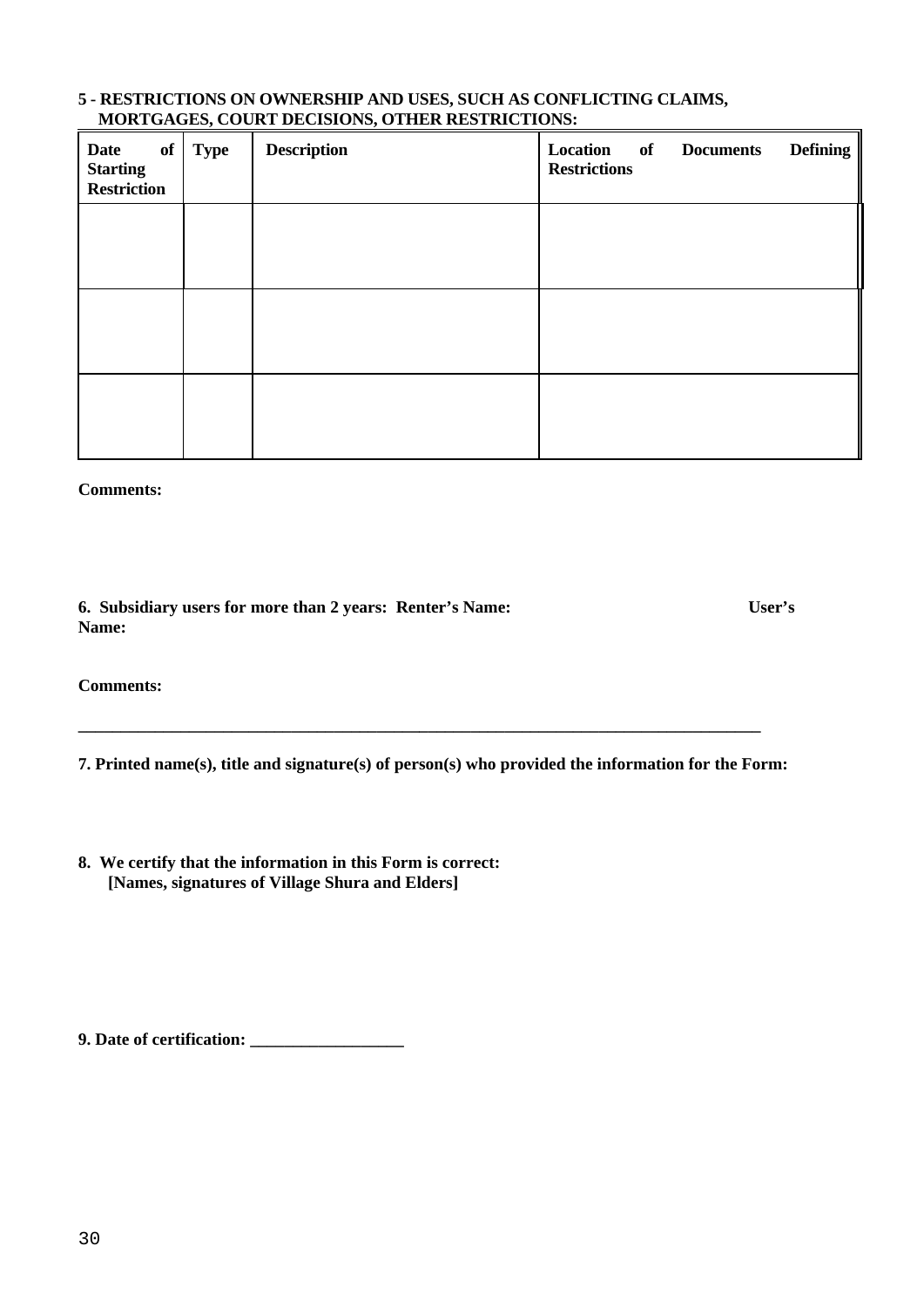## <span id="page-30-0"></span>**Annex 5: Instructions for Privately Owned Parcel**

8 August, 2007

### **Instructions for Completing the Parcel Specification Form**

The objective of this Form is to record information certified as correct by a village shura and elders, concerning each parcel of rural land, including land used for agriculture, housing and other rural uses. A separate Model Form is to be used for recording information about the users of pasture and forest land parcels.

Each parcel in a village should be given a unique number by a land surveyor with its boundaries and number shown on a map or image. If more than one printed image or map sheet is required for describing the land parcels in a village, the surveyor will also assign each image or map a unique number. The parcels within each printed image or map sheet will be unique. A parcel number within a village will take the form:

[Image/map sheet number] – Parcel Number within the image/map sheet]

For example, in a village where two images are required to describe all parcels in the village, a parcel number "2-41" would mean Image Number 2, and parcel 41 on that image.

A Form is prepared for each parcel, with the following information:

1. Village Name, etc. Write in the name of the village, the name of the Woluswali, and the name of the Province where the parcel is located.

2. Form Number: Within each village, a unique Form Number will be assigned sequentially to each form as they are prepared. Initially this Form Number will be the same as the Parcel Number. But there may be instances of new Forms being prepared for existing parcels, and the new forms should have unique numbers for proper archiving.

2a. Parcel Number. A Surveyor will assign the parcel numbers.

2b. Number of parent parcel: After the initial preparation of a Form, it is possible that the parcel is divided into two or more pieces, because of inheritance or some other reason, or an owner may buy a neighboring parcel and combine them into one new parcel. If these changes in the shape and area of a parcel occurs, the "parent" parcel Form will be cancelled, but kept in the archives, and two or more sub-parcels will be created and new Parcel numbers assigned by the Shura Secretary. In this section, the number of the Parent Parcel will be noted as reference, and the date that the subdivision or union is recorded.

### 3. Information about the Parcel

Area:

a. The area of the parcel as calculated by the surveyor from the map or image, in jeribs. If any other measurement unit is used, note what unit.

b. The area of the parcel as described in any documents which may exist describing the parcel, in square meters or jeribs. Describe also the location of the document.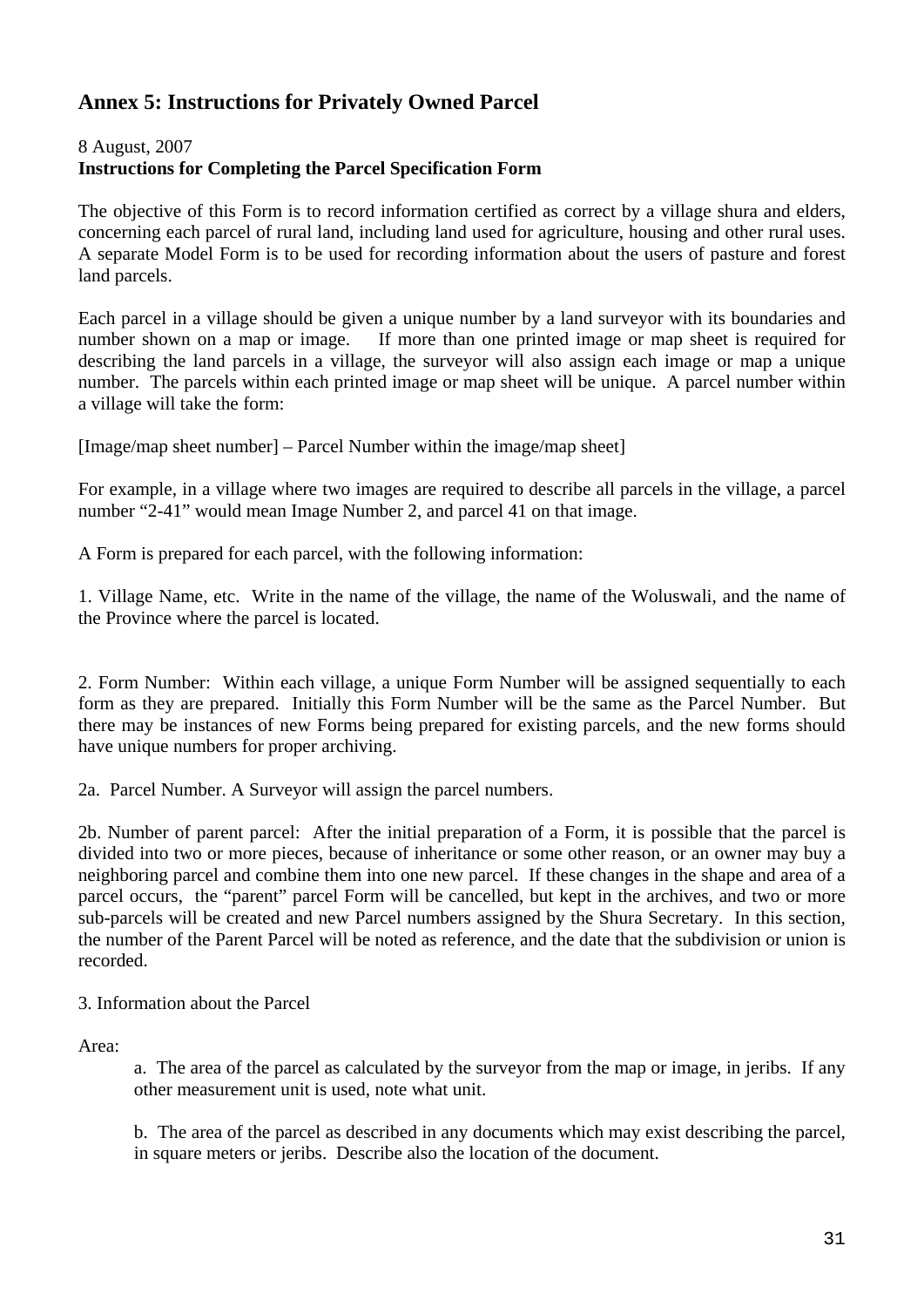c. The area of the parcel as calculated by an approved and professionally done land survey, in jeribs. Describe the location of the land survey plan.

d. Bounded by:. Note the names of the neighboring owners, or a description of what borders a parcel (such as road, or river, etc)

Uses of land in the parcel:

From the farmer get the area devoted to each use in a particular parcel. If a use is not on the list, specify that use and its area.

e.garden, f.orchard, g.irrigated, water available throughout the growing season, h. irrigated, water available only sporadically; i. rainfed, produces a crop every year j. rainfed, produces a crop every year, but very low yield k. rainfed, must leave fallow every other year l. Other ag use (specify)

m. Other non-ag use (specify)

If there is a house or other type of building on the parcel, describe the dimensions of the building.

If there is more than one type of land in the parcel, describe the approximate area of land in each type. For example, if the parcel contains a 4 meters x 6 meters house and a garden of 6 meters x 8 meters, there would be noted "24 square meters—house" in the building section, and "48 square meters" in "garden" section.

n. Total area. Add up the areas given by the owner/user/informant for each use. Should be close to the total area shown previously. If not, re-do the interview.

o. Distance of parcel from the market. Indicate the approximate distance in kilometers of the parcel from the nearest place where production of the parcel is normally sold.

4. Ownership of the Parcel

a. Note the names and fathers' names of the owner or owners. If the land is owned by the community, note the name of the community and clearly state "community owned". If the land is owned by the State or by a State Enterprise, clearly note "State" or "State Enterprise" and give the name of the State Enterprise. If the land is owned by a Ministry, note the Name of the Ministry.

b. For privately owned land, also note the date that the present owner or owners acquired the land.

c. The address of the owner's residence

d. The basis for proving ownership, such as purchase or inheritance, and the location of any documents giving evidence about ownership (such as the specific number of a title deed in a Court Makhzan, etc.)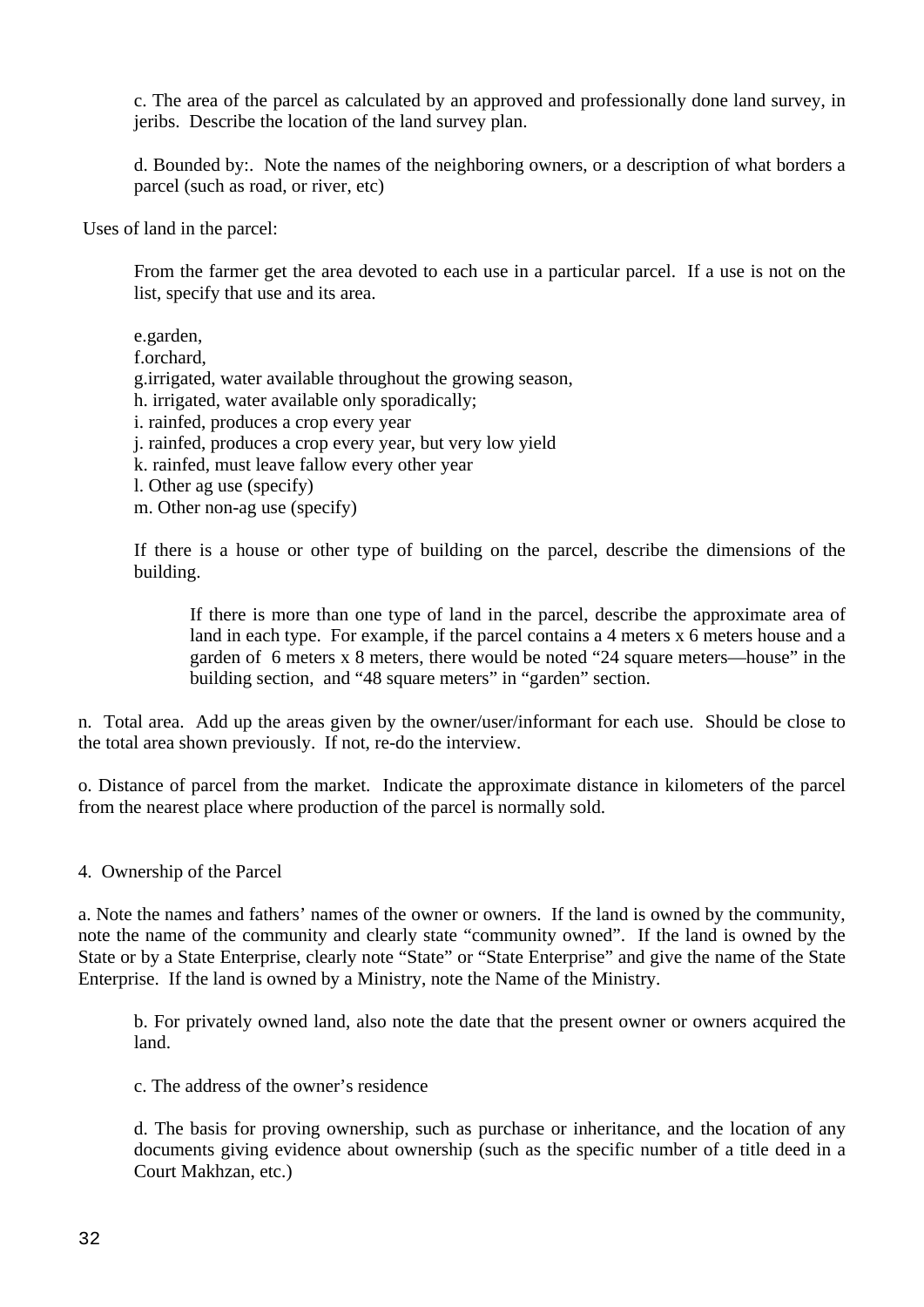### 5. Restrictions

a. In this section note any conflicting claims, court decisions, shura decisions, mortgages or other conditions which limit the right of the owner to transfer ownership to another person.

b. In the "type" column give a brief name for the restriction, but explain more in the

c. Description column and also provide information about the location of any documents pertaining to the restriction.

d. In the comments section, explain fully the nature of the restriction if not already explained in the table.

7. Subsidiary users.

A "subsidiary user" of the parcel is any person or company which is using the parcel with or without the permission of the owner. Distinguish between "subsidiary users" who have a rental or sharecropping arrangement with the owner and those who simply occupy and use the parcel with or without the permission of the owner but provide no payment of rent or share of the crop to the owner.

If there is an easement on the land, note that fact and describe who holds the right to the easement

Use the comments section to explain more fully the nature of the subsidiary use.

8. Print the name, title and get the signature of the person who provided the information to complete the Form. Indicate whether this person was the owner, or representative of the owner.

9. Note the names and signatures or thumb prints of the village shura members and elders who sign to certify that the information in the register is correct.

10. Date of the certification of the Form. Note the date when the Shura/elders certified that the information in the Form is correct.

During the first to years of the LAMP, further testing and procedure development are required to answer the following questions:

- 1. Is the format of the Parcel Specification Form adequate? Are the questions properly phrased? Are the uses of the information clear and justified, including use in rapid area appraisals for property taxation, and statistical reporting needs of the MOAIL and CSO?
- 2. Should the Parcel Specification Forms and delineated parcel boundaries include all rural land in the villages, including housing, commercial, community services (schools, clinics, graveyards, roads, mosques, etc)?
- 3. What review is necessary of field teams work on boundary delineation and parcel register forms?
- 4. How can unauthorized changing of parcel records be controlled?
- 5. How can security of original records be assured?
- 6. What training and supervision of the Recording Secretaries and village shuras are necessary?